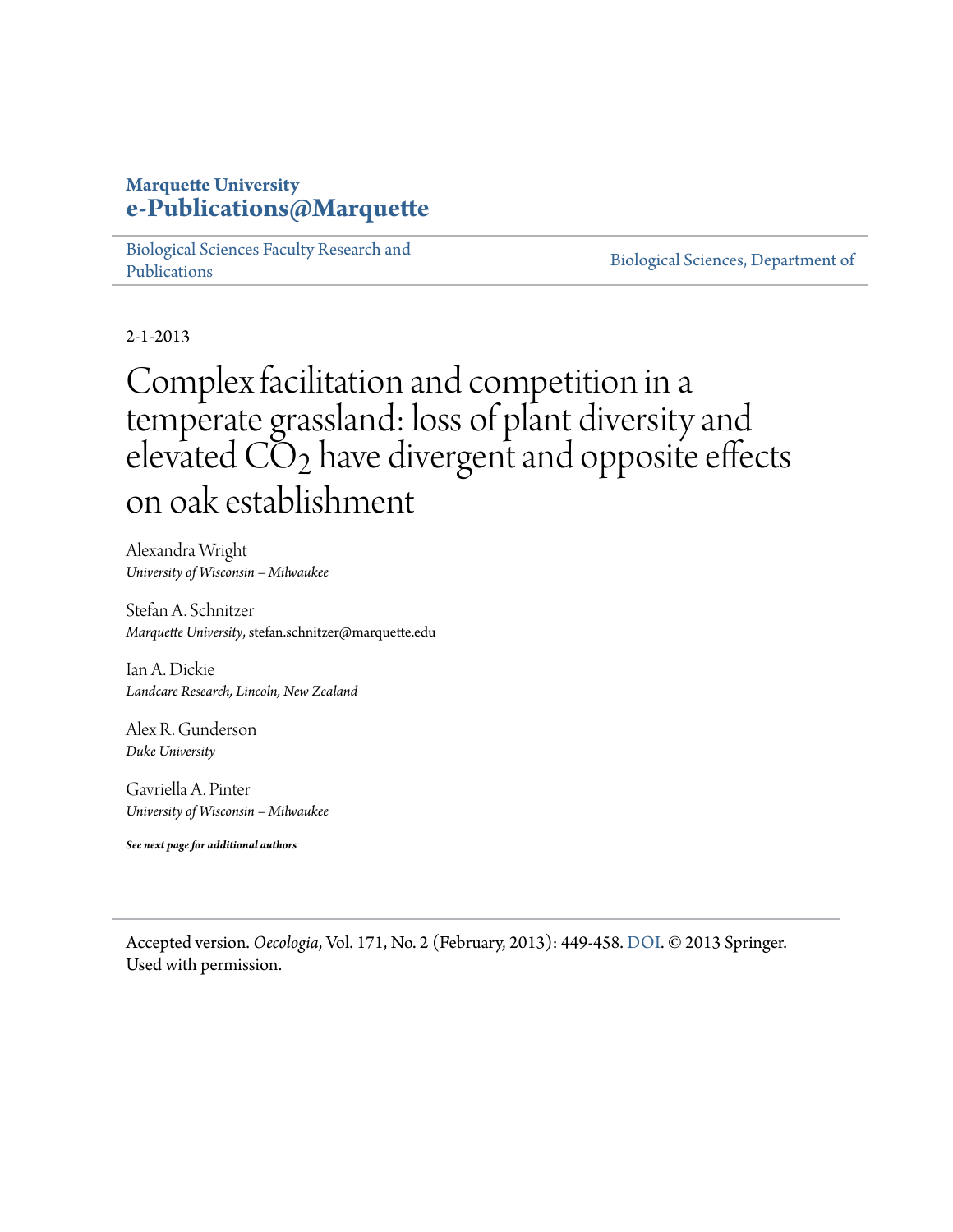#### **Authors**

Alexandra Wright, Stefan A. Schnitzer, Ian A. Dickie, Alex R. Gunderson, Gavriella A. Pinter, Scott A. Mangan, and Peter B. Reich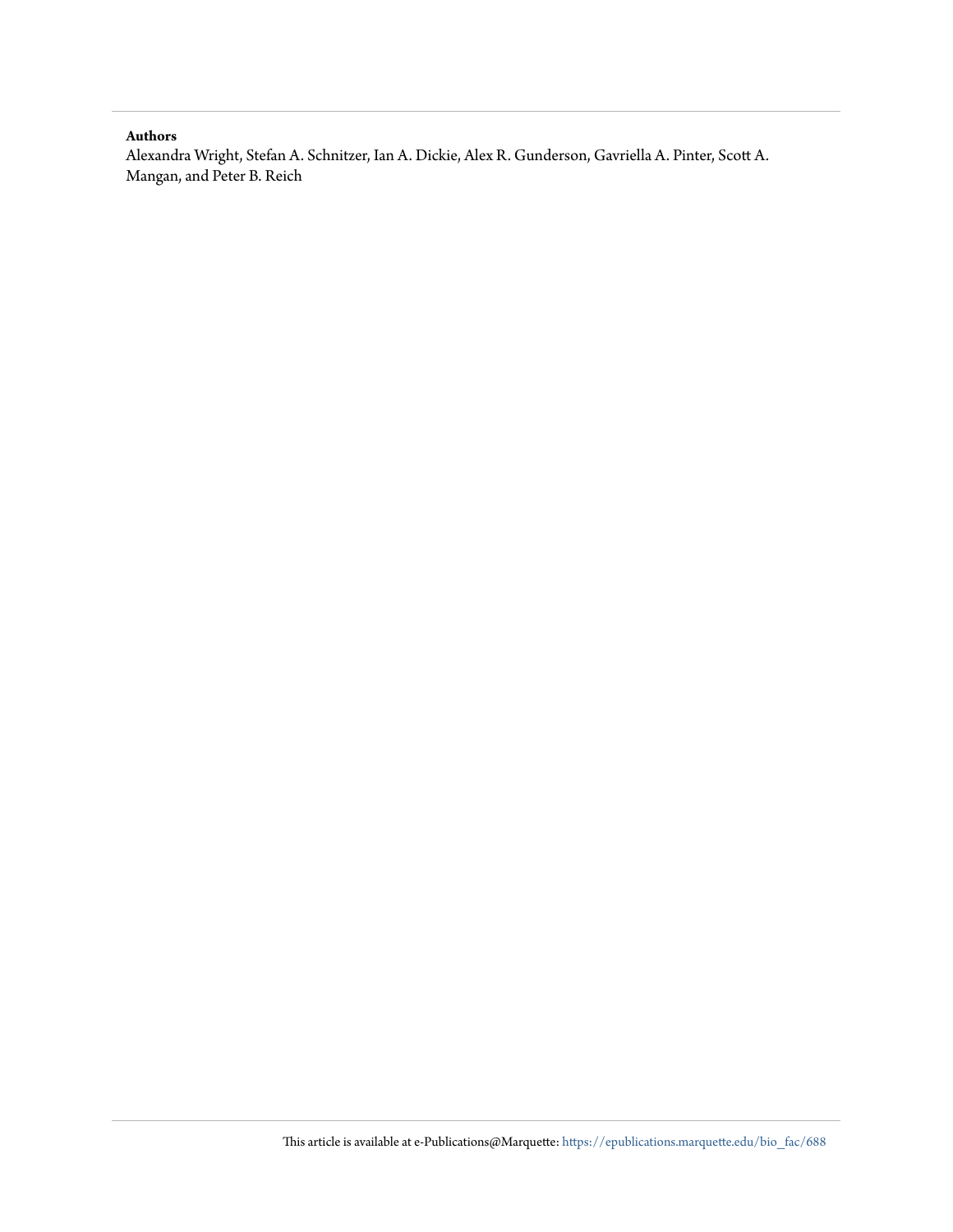**Marquette University**

## **e-Publications@Marquette**

## *Biology Faculty Research and Publications/College of Arts and Sciences*

*This paper is NOT THE PUBLISHED VERSION;* **but the author's final, peer-reviewed manuscript.** The published version may be accessed by following the link in the citation below.

*Oecologia*, Vol. 171, No. 2 (February, 2013): 449-458. DOI. This article is © Springer and permission has been granted for this version to appear in [e-Publications@Marquette.](http://epublications.marquette.edu/) Springer does not grant permission for this article to be further copied/distributed or hosted elsewhere without the express permission from Springer.

# Complex facilitation and competition in a temperate grassland: loss of plant diversity and elevated  $CO<sub>2</sub>$  have divergent and opposite effects on oak establishment

Alexandra Wright Department of Biological Sciences, University of Wisconsin–Milwaukee, Milwaukee, WI Stefan A. Schnitzer Department of Biological Sciences, University of Wisconsin–Milwaukee, Milwaukee, WI Ian A. Dickie Landcare Research, Lincoln, New Zealand Alex R. Gunderson Biology Department, Duke University, Durham, NC Gabriella A. Pinter Department of Mathematical Sciences, University of Wisconsin–Milwaukee, Milwaukee, WI Scott A. Mangan Department of Biological Sciences, University of Wisconsin–Milwaukee, Milwaukee, WI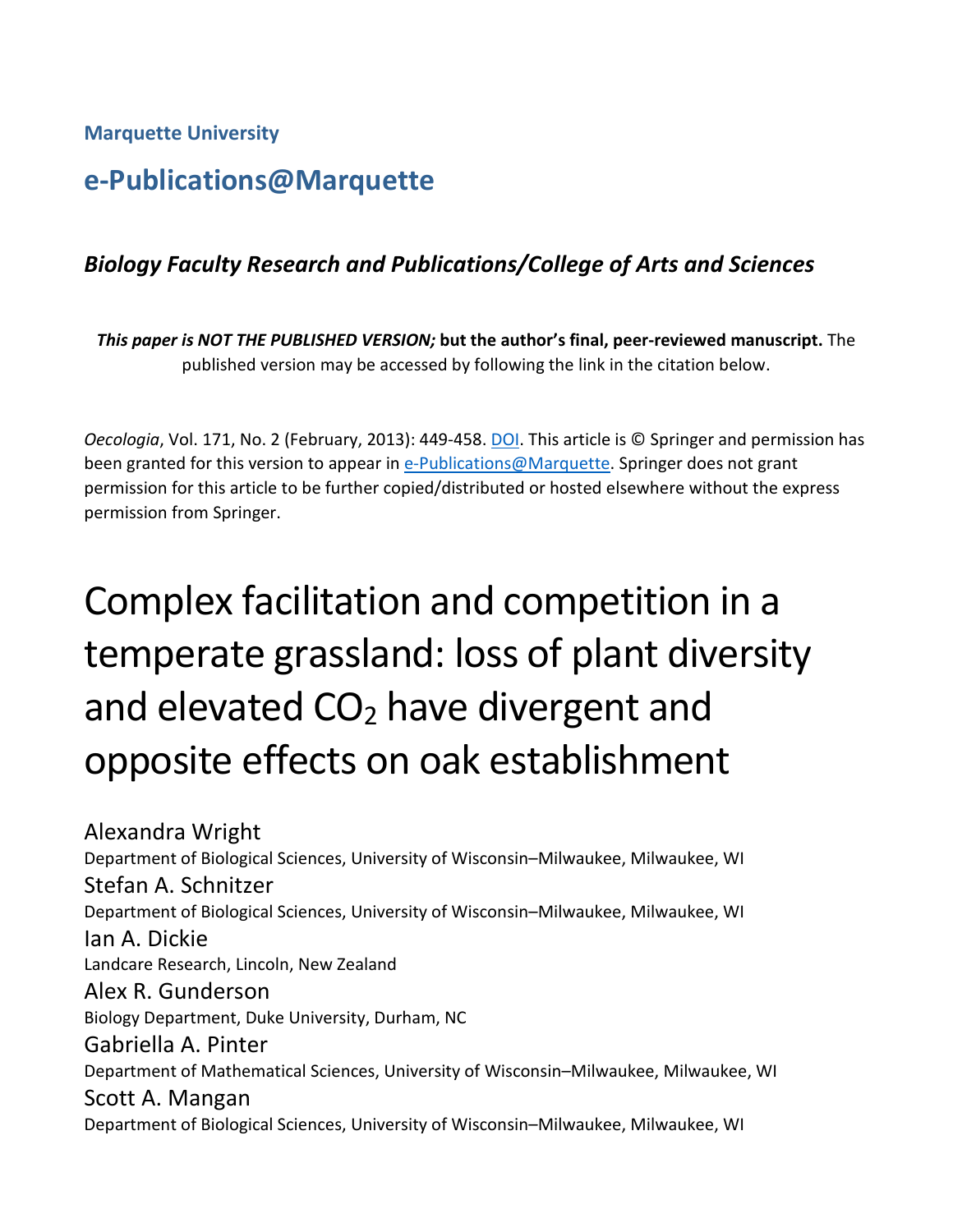## Peter B. Reich

Department of Forest Resources, University of Minnesota, St. Paul, MN Hawkesbury Institute for the Environment, University of Western Sydney, Penrith, Australia

## Abstract

Encroachment of woody vegetation into grasslands is a widespread phenomenon that alters plant community composition and ecosystem function. Woody encroachment is often the result of fire suppression, but it may also be related to changes in resource availability associated with global environmental change. We tested the relative strength of three important global change factors (CO<sub>2</sub> enrichment, nitrogen deposition, and loss of herbaceous plant diversity) on the first 3 years of bur oak (*Quercus macrocarpa*) seedling performance in a field experiment in central Minnesota, USA. We found that loss of plant diversity decreased initial oak survival but increased overall oak growth. Conversely, elevated  $CO<sub>2</sub>$  increased initial oak seedling survival and reduced overall growth, especially at low levels of diversity. Nitrogen deposition surprisingly had no net effect on survival or growth. The magnitude of these effects indicates that long-term woody encroachment trends may be most strongly associated with those few individuals that survive, but grow much larger in lower diversity patches. Further, while the  $CO<sub>2</sub>$  results and the species richness results appear to describe opposing trends, this is due only to the fact that the natural drivers are moving in opposite directions (decreasing species richness and increasing  $CO<sub>2</sub>$ ). Interestingly, the mechanisms that underlie both patterns are very similar, increased  $CO<sub>2</sub>$  and increased species richness both increase herbaceous biomass which (1) increases belowground competition for resources and (2) increases facilitation of early plant survival under a more diverse plant canopy; in other words, both competition and facilitation help determine community composition in these grasslands.

## Introduction

Encroachment of woody vegetation into grassland communities and the resultant conversion of these communities into closed canopy forests is an increasingly common phenomenon (Archer [1989;](https://link.springer.com/article/10.1007%2Fs00442-012-2420-y#CR4) Van Auken [2000;](https://link.springer.com/article/10.1007%2Fs00442-012-2420-y#CR60) Peterson and Reich [2001;](https://link.springer.com/article/10.1007%2Fs00442-012-2420-y#CR54) Roques et al. 2001; Silva et al. 2001; Fensham et al. [2005\)](https://link.springer.com/article/10.1007%2Fs00442-012-2420-y#CR28), and grassland-dominated landscapes are increasingly rare globally (Hoekstra et al. [2004\)](https://link.springer.com/article/10.1007%2Fs00442-012-2420-y#CR29). Species compositional shifts caused by woody encroachment into grasslands have important implications for community dynamics and ecosystem properties, such as carbon (C) storage and nitrogen (N) cycling (Post et al. [1982;](https://link.springer.com/article/10.1007%2Fs00442-012-2420-y#CR45) Reich et al. [2001b;](https://link.springer.com/article/10.1007%2Fs00442-012-2420-y#CR48) Jackson et al. [2002;](https://link.springer.com/article/10.1007%2Fs00442-012-2420-y#CR31) McCulley et al. [2004;](https://link.springer.com/article/10.1007%2Fs00442-012-2420-y#CR36) Knapp et al. [2008;](https://link.springer.com/article/10.1007%2Fs00442-012-2420-y#CR34) McKinley and Blair [2008;](https://link.springer.com/article/10.1007%2Fs00442-012-2420-y#CR37) Barger et al. [2011\)](https://link.springer.com/article/10.1007%2Fs00442-012-2420-y#CR6). While regional distributions of woody plants appear to be co-constrained by large-scale differences in precipitation and fire regimes (Staver et al. [2011\)](https://link.springer.com/article/10.1007%2Fs00442-012-2420-y#CR55), local success of woody plants in grasslands is strongly associated with a change in disturbance regime that favors woody plants over herbaceous species, such as fire suppression (Van Auken [2000;](https://link.springer.com/article/10.1007%2Fs00442-012-2420-y#CR60) Roques et al. [2001;](https://link.springer.com/article/10.1007%2Fs00442-012-2420-y#CR51) Silva et al. [2001\)](https://link.springer.com/article/10.1007%2Fs00442-012-2420-y#CR54) or increased grazing pressures by cattle (Archer et al. [1995;](https://link.springer.com/article/10.1007%2Fs00442-012-2420-y#CR5) Brown and Archer [1999\)](https://link.springer.com/article/10.1007%2Fs00442-012-2420-y#CR12). However, recent evidence suggests that altered resource availability associated with global environmental changes [e.g., decreasing biodiversity and increasing atmospheric carbon dioxide (CO2), and N deposition] may also drive woody encroachment into grasslands; the role of these factors and their interactions remain, however, poorly understood (Archer et al. [1995;](https://link.springer.com/article/10.1007%2Fs00442-012-2420-y#CR5) Van Auken and Bush [1997;](https://link.springer.com/article/10.1007%2Fs00442-012-2420-y#CR61) Polley et al. [2003;](https://link.springer.com/article/10.1007%2Fs00442-012-2420-y#CR44) Davis et al. [1999;](https://link.springer.com/article/10.1007%2Fs00442-012-2420-y#CR22) Dickie et al. [2007;](https://link.springer.com/article/10.1007%2Fs00442-012-2420-y#CR24) Classen et al. [2010\)](https://link.springer.com/article/10.1007%2Fs00442-012-2420-y#CR19).

Increased global extinction rates and loss of biodiversity (e.g., Vitousek et al. [1997\)](https://link.springer.com/article/10.1007%2Fs00442-012-2420-y#CR63) may substantially alter grassland community composition. Specifically, loss of plant diversity at the patch scale may affect how plant species interact in positive (e.g., facilitation) and negative (e.g., competitive) ways; we outline these changes below.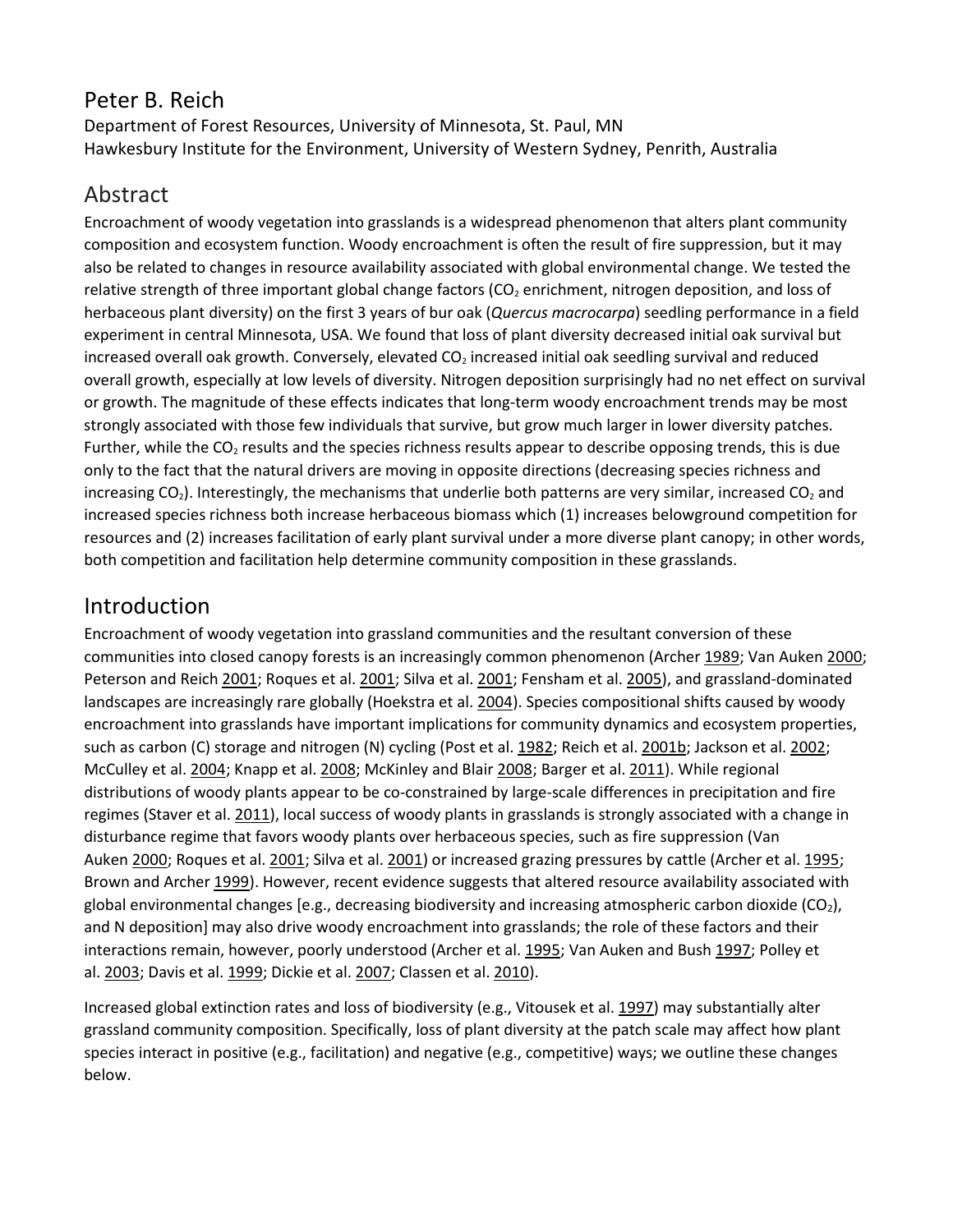#### Competition

The relationship between diversity and productivity is complex and feeds back on itself at different spatial scales (Bengtsson et al. [2002\)](https://link.springer.com/article/10.1007%2Fs00442-012-2420-y#CR7). For example, macro-scale plant species richness patterns are a function of regional productivity gradients (Abrams [1995;](https://link.springer.com/article/10.1007%2Fs00442-012-2420-y#CR1) Chase and Ryberg [2004;](https://link.springer.com/article/10.1007%2Fs00442-012-2420-y#CR18) but see Adler et al. [2011\)](https://link.springer.com/article/10.1007%2Fs00442-012-2420-y#CR3). Conversely, at local scales, increasing levels of plant diversity drive increased production of biomass (Tilman et al. [2001;](https://link.springer.com/article/10.1007%2Fs00442-012-2420-y#CR59) Reich et al. [2001a,](https://link.springer.com/article/10.1007%2Fs00442-012-2420-y#CR47) [2012;](https://link.springer.com/article/10.1007%2Fs00442-012-2420-y#CR50) van Ruijven and Berendse [2003;](https://link.springer.com/article/10.1007%2Fs00442-012-2420-y#CR62) Roscher et al. [2005;](https://link.springer.com/article/10.1007%2Fs00442-012-2420-y#CR52) Isbell et al. [2011;](https://link.springer.com/article/10.1007%2Fs00442-012-2420-y#CR30) Zhang et al. [2012\)](https://link.springer.com/article/10.1007%2Fs00442-012-2420-y#CR64) because higher diversity communities contain a larger number of species with unique traits (Reich et al. [2012\)](https://link.springer.com/article/10.1007%2Fs00442-012-2420-y#CR50) and competition strategies. As increasing numbers of species co-occur in an assemblage, their complementary resource acquisition strategies use overall resource pools more completely. This complementary resource use results in greater community-level biomass (Tilman et al. [1997b\)](https://link.springer.com/article/10.1007%2Fs00442-012-2420-y#CR58) and, consequently, the community itself becomes less susceptible to colonization (Kennedy et al. [2002\)](https://link.springer.com/article/10.1007%2Fs00442-012-2420-y#CR32).

For the purposes of this study, we focus on the well-established positive relationship between local species richness and biomass production (Tilman et al. [2001;](https://link.springer.com/article/10.1007%2Fs00442-012-2420-y#CR59) Reich et al. [2001a;](https://link.springer.com/article/10.1007%2Fs00442-012-2420-y#CR47) van Ruijven and Berendse [2003;](https://link.springer.com/article/10.1007%2Fs00442-012-2420-y#CR62) Roscher et al. [2005;](https://link.springer.com/article/10.1007%2Fs00442-012-2420-y#CR52) Isbell et al. [2011;](https://link.springer.com/article/10.1007%2Fs00442-012-2420-y#CR30) Zhang et al. [2012\)](https://link.springer.com/article/10.1007%2Fs00442-012-2420-y#CR64). We predict that when applied to woody encroachment into grasslands, declining levels of herbaceous species diversity associated with global change can drive lower levels of biomass production (Schnitzer et al. [2011\)](https://link.springer.com/article/10.1007%2Fs00442-012-2420-y#CR53) and decreased competition for resources (Tilman et al. [1997a,](https://link.springer.com/article/10.1007%2Fs00442-012-2420-y#CR57) [b\)](https://link.springer.com/article/10.1007%2Fs00442-012-2420-y#CR58). Decreased plant diversity may therefore lead to increased susceptibility to woody encroachment (Naeem et al. [2000;](https://link.springer.com/article/10.1007%2Fs00442-012-2420-y#CR40) Kennedy et al. [2002;](https://link.springer.com/article/10.1007%2Fs00442-012-2420-y#CR32) Fargione and Tilman [2005\)](https://link.springer.com/article/10.1007%2Fs00442-012-2420-y#CR26).

#### Facilitation

Loss of herbaceous species diversity may also alter facilitative interactions between plants. Survival rates of young plants tend to increase with increasing canopy cover, particularly in ecosystems that experience extreme abiotic conditions (Bertness and Callaway [1994;](https://link.springer.com/article/10.1007%2Fs00442-012-2420-y#CR8) Miriti [2006;](https://link.springer.com/article/10.1007%2Fs00442-012-2420-y#CR38) Cuesta et al. [2010;](https://link.springer.com/article/10.1007%2Fs00442-012-2420-y#CR20) Bustamente-Sanchez et al. [2011;](https://link.springer.com/article/10.1007%2Fs00442-012-2420-y#CR15) Farrer and Goldberg [2011\)](https://link.springer.com/article/10.1007%2Fs00442-012-2420-y#CR27). This facilitation effect is due to amelioration of the microclimate under higher density canopies (Callaway [1995;](https://link.springer.com/article/10.1007%2Fs00442-012-2420-y#CR16) Callaway and Walker [1997;](https://link.springer.com/article/10.1007%2Fs00442-012-2420-y#CR17) Cuesta et al. [2010;](https://link.springer.com/article/10.1007%2Fs00442-012-2420-y#CR20) Bustamente-Sanchez et al. [2011\)](https://link.springer.com/article/10.1007%2Fs00442-012-2420-y#CR15). The strength of facilitation likely increases with increasing species diversity because higher diversity assemblages usually have increased canopy cover (Tilman et al. [2001\)](https://link.springer.com/article/10.1007%2Fs00442-012-2420-y#CR59). However, there is little empirical evidence to support a direct relationship between plant diversity and facilitation (but see Bruno et al. [2003](https://link.springer.com/article/10.1007%2Fs00442-012-2420-y#CR13) and Bulleri et al. [2008](https://link.springer.com/article/10.1007%2Fs00442-012-2420-y#CR14) for theoretical discussion).

Other global change factors, such as increased  $CO<sub>2</sub>$  and N deposition, also alter resource availability and can have interactive effects on woody encroachment into grasslands. For example, elevated atmospheric CO<sub>2</sub> appears to benefit woody seedlings grown alone in water-limited environments (Davis et al. [2007\)](https://link.springer.com/article/10.1007%2Fs00442-012-2420-y#CR23) and may help explain past woody range expansions (Kgope et al. [2009\)](https://link.springer.com/article/10.1007%2Fs00442-012-2420-y#CR33), particularly in the presence of fire (Bond and Midgley [2000\)](https://link.springer.com/article/10.1007%2Fs00442-012-2420-y#CR10). Elevated CO<sub>2</sub>increases plant water use efficiency (WUE), which should increase soil water availability (Polley et al. [2003;](https://link.springer.com/article/10.1007%2Fs00442-012-2420-y#CR44) Reich [2009;](https://link.springer.com/article/10.1007%2Fs00442-012-2420-y#CR46) Adair et al. [2011\)](https://link.springer.com/article/10.1007%2Fs00442-012-2420-y#CR2). Because woody plant establishment is often restricted by low soil water availability (Staver et al. [2011\)](https://link.springer.com/article/10.1007%2Fs00442-012-2420-y#CR55), an increase in soil moisture due to increased WUE may stimulate woody encroachment into grasslands. However, when soil water is limiting, increased soil water availability should also influence the growth of herbaceous species, although to our knowledge no study has assessed how CO<sub>2</sub> and herbaceous species richness simultaneously affect woody–herbaceous plant interactions. Finally, recent research has shown that past increases in atmospheric  $CO<sub>2</sub>$  concentrations may have strongly controlled woody encroachment into grasslands when atmospheric  $CO<sub>2</sub>$  was relatively low (180 ppm) but that  $CO<sub>2</sub>$  may not be such a strong driver of woody success under current conditions (approx. 370 ppm at the time of this experiment; Kgope et al. [2009\)](https://link.springer.com/article/10.1007%2Fs00442-012-2420-y#CR33).

N deposition often increases aboveground herbaceous productivity (Reich et al. [2001a,](https://link.springer.com/article/10.1007%2Fs00442-012-2420-y#CR47) [c\)](https://link.springer.com/article/10.1007%2Fs00442-012-2420-y#CR49) and reduces both light and soil water availability in herbaceous vegetation (Tilman [1987\)](https://link.springer.com/article/10.1007%2Fs00442-012-2420-y#CR56). The effect of N deposition may limit oak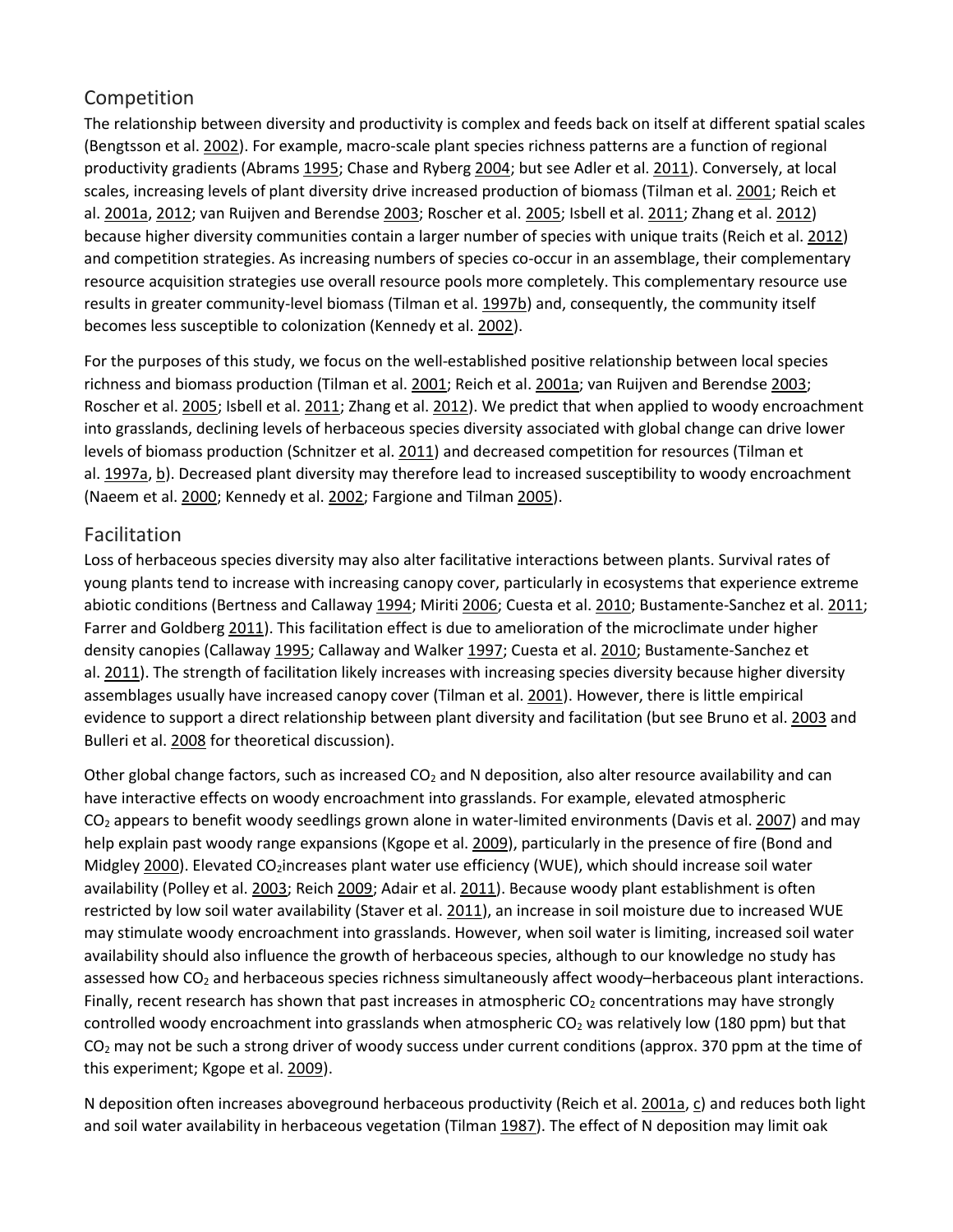establishment due to increased competition for light and/or water. Indeed, these indirect effects of N addition reduce woody plant growth and survival in grasslands in central Minnesota (Davis et al. [1998,](https://link.springer.com/article/10.1007%2Fs00442-012-2420-y#CR21) [1999\)](https://link.springer.com/article/10.1007%2Fs00442-012-2420-y#CR22), and this effect depends on herbaceous productivity (Dickie et al. [2007\)](https://link.springer.com/article/10.1007%2Fs00442-012-2420-y#CR24). To date, most studies have examined woody encroachment into grasslands by manipulating only one or two factors in isolation, and the interacting effects of these global change factors, while potentially substantial, are largely unknown.

We examined the simultaneous roles of herbaceous species richness, elevated  $CO<sub>2</sub>$ , and N enrichment on bur oak seedling survival and growth in Minnesota, USA. Bur oaks (*Quercus macrocarpa*) and pin oaks (*Q. ellipsoidalis*) are common woody colonizers in grasslands in this region and are therefore appropriate candidates to address general trends in woody encroachment. We tested the following four hypotheses: (1) decreasing herbaceous species diversity decreases oak survival rates due to loss of the facilitative effects of a more diverse, higher canopy cover plant community; (2) decreasing herbaceous diversity increases resource availability and therefore promotes oak growth due to lack of competition from neighboring plants; (3)  $CO<sub>2</sub>$  enrichment increases oak performance (both survival and growth) due to increased soil water availability; (4) N deposition decreases oak performance by increasing herbaceous productivity and thus increasing competition for other limiting resources.

## Materials and methods

#### Study site and experimental design

We conducted this study within the framework of the Biodiversity, CO<sub>2</sub>, and N (BioCON) experiment at the Cedar Creek Ecosystem Science Reserve, located in central Minnesota. Soils at this site consist of nutrient-poor glacial outwash sand plain with low water- and nutrient-holding capacity (Reich et al. [2001a\)](https://link.springer.com/article/10.1007%2Fs00442-012-2420-y#CR47). Species richness levels in natural prairie communities at this field site range from approximately four species to 16 species per 0.5  $m<sup>2</sup>$  plot, and aboveground biomass (AGB) ranges from approximately 50 to 150 g/m<sup>2</sup> (Knops [2006\)](https://link.springer.com/article/10.1007%2Fs00442-012-2420-y#CR35). Natural communities are dominated by *Schizachyrium* (C4 grass, accounts for 69–76 % of all aboveground biomass in prairies). Several other species of C3 grasses are also common (*Poa pratensis*, *Panicum oligosanthes*, and *Agrostis scabra*), and *Rumex acetosella* (forb) and *Andropogon gerardii* (C<sub>4</sub> grass) can be found in high abundances (Knops [2006\)](https://link.springer.com/article/10.1007%2Fs00442-012-2420-y#CR35). Mean annual precipitation at Cedar Creek is 78 ± 7.5 cm [95 % confidence intervals (CI) for 1982–2009], while mean annual precipitation over the course of our study (2001–2004) was 79.9  $\pm$  12.9 cm (95 % CI, no significant difference in rainfall from long-term average).

The BioCON experiment utilized six circular 20-m diameter plots; three are enriched to 560 μmol mol<sup>−1</sup> of CO<sub>2</sub>, which is pumped from a ring of PVC tubes using a free air CO<sub>2</sub>enrichment system (FACE), while three control plots (hereafter referred to as "rings") received approximately 370 μmol mol<sup>-1</sup> of CO<sub>2</sub>, which was the ambient atmospheric CO<sub>2</sub> level at the time of the experiment. The level of 560 µmol mol<sup>-1</sup> of CO<sub>2</sub> was based on International Panel on Climate Change models for projected CO<sub>2</sub> concentrations by the year 2100. Nested within the rings are herbaceous species diversity and N treatments that subdivide the plots into 359 2  $\times$  2-m square subplots. To manipulate species diversity, these plots were planted with 12 g m<sup>-2</sup> of seed of one, four, nine, or 16 species in 1997. Herbaceous species composition in each of these diversity treatments was randomly assigned from a pool of 16 species, representing four species from each of four functional groups (4  $C_3$  grasses, 4 C4 grasses, 4 legumes, and 4 non-N fixing herbaceous plants). Species mixes were maintained with planted species only (although not re-seeded) using hand weeding. Within each ring, 21–22 subplots were planted using one species, 20–21 were planted with four species, ten subplots with nine species, and eight subplots with 16 species (total of 59–61 subplots per ring, 6 rings). For each diversity level, half of the plots had either N added in dry granules annually (4 g N m<sup>-1</sup> year<sup>-1</sup> as NH<sub>4</sub>NO<sub>3</sub>) or no N added.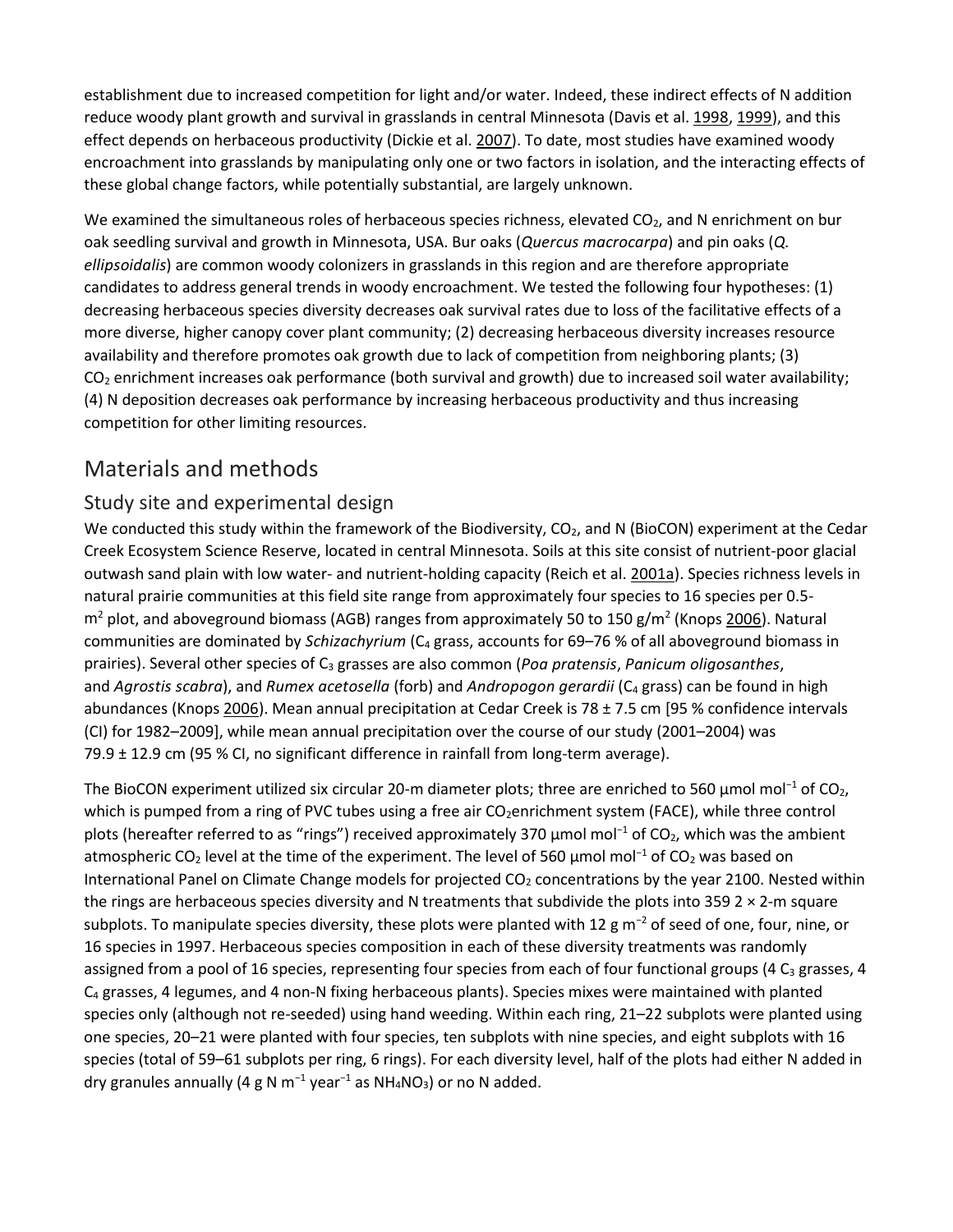In each of the 359 plots, we sampled herbaceous biomass (above and belowground) each June and August from 2001 to 2004. Aboveground biomass was clipped in 10 × 100-cm strips at the soil surface and never sampled less than 15 cm from plot boundaries (to avoid edge effects). Belowground biomass was sampled to a depth of 100 cm using three 5-cm cores in the same area as the vegetation clip strips (see Reich et al. [2001c](https://link.springer.com/article/10.1007%2Fs00442-012-2420-y#CR49) for more details). Biomass sampling was conducted in different areas of plots for every sampling date of this study. We recorded soil volumetric water content monthly between May and October 2001–2004 using time domain reflectometry and percentage light transmission below the canopy monthly between May and October 2001– 2004 using a 1-m integrated photosynthetically active radiation sensor (Li-Cor Biosciences, Lincoln, NE). In June and August of 2001 and 2002, we measured available soil N (in the forms of nitrate and ammonium) in each plot by collecting four soil cores at 0–20 cm depth, extracting N using 1 M KCl, and analyzing the N content using an element analyzer (Costech Technologies model 4050; Valencia, CA) according to Dijkstra et al. [\(2005\)](https://link.springer.com/article/10.1007%2Fs00442-012-2420-y#CR25). All measurements taken over the course of this experiment (above- and belowground biomass, soil moisture, percentage light transmission, and soil N) were averaged across all sampling dates in order to obtain a single plot-level average over time.

#### Oak performance

In October 2001, we collected and germinated recently fallen acorns from multiple local adult bur oak trees at the Cedar Creek Ecosystem Science Reserve. We combined and homogenized the acorns and planted three germinated seeds in each of the 359 2 × 2-m subplots. In June 2002, we recorded oak survival and the number of leaves per plant. In August 2002, we recorded plant survival, height, and the number of leaves per plant. In August 2004, we recorded survival, height, diameter, and the number of leaves per plant and then harvested all surviving individuals. We estimated aboveground oak biomass over the course of the study using an allometric relationship that we derived using the field measurements and aboveground dry mass from the final harvest [June 2002 AGB (in grams) = −0.277 + (0.338 × leaves), *r* <sup>2</sup> = 0.805, *P* < 2.2e−16, *n* = 227; August 2002 AGB (in grams) = -0.837 + (0.112 × height) + (0.281 × leaves),  $r^2$  = 0.835,  $P$  < 2.2e-16,  $n = 227$ ].

## Statistical analysis

#### Base models

We analyzed oak survival using a generalized linear mixed-effects model (GLMM) for repeated measures with a multinomial distribution (SAS PROC GLIMMIX; SAS Institutie, Cary, NC). In this model, each 4-m<sup>2</sup> plot was the experimental unit, and the probability of survival was based on the number of oak seedlings surviving in each plot (0–3 possible survivors). This base model included N addition, species richness, CO<sub>2</sub> enrichment, and all first order interactions as fixed effects, and ring nested within  $CO<sub>2</sub>$  as a random effect (follows Reich et al. [2001a\)](https://link.springer.com/article/10.1007%2Fs00442-012-2420-y#CR47). The three sampling dates were treated as repeated measures, and each  $4-m^2$  plot was included as the subject. We analyzed growth (AGB of surviving seedlings per 4- $m^2$  plot) over time using a similarly structured mixedeffects model with a normal distribution (SAS PROC MIXED). Biomass was log-transformed to normalize residuals.

## Covariate models

We evaluated the explanatory power of herbaceous biomass, percentage light transmission below the herbaceous vegetation, soil moisture, and soil N concentrations on oak performance by including these measures as covariates. For both growth and survival, we constructed separate models, including all covariates in isolation as well as all combinations of covariates. We compared these covariate models to the base models described above using Akaike Information Criteria (AIC).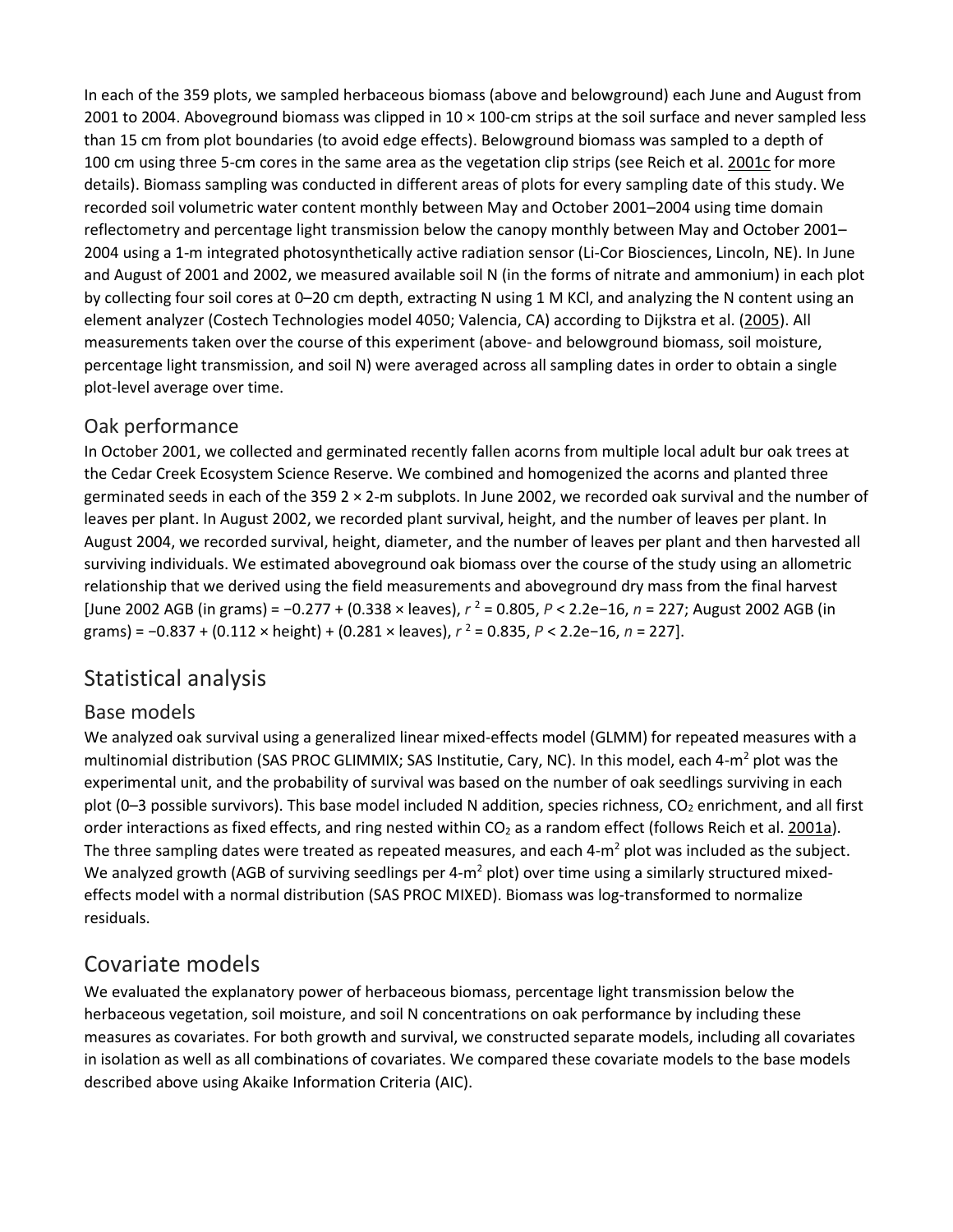We present AIC scores for all GLMM's in the Electronic Supplementary Material (ESM) and only report on the best-fit model throughout the ["Results"](https://link.springer.com/article/10.1007%2Fs00442-012-2420-y#Sec10) and ["Discussion"](https://link.springer.com/article/10.1007%2Fs00442-012-2420-y#Sec14). We use frequentist statistical tools (*P* values) to better interpret the contribution of each experimental main effect (N,  $CO<sub>2</sub>$ , and species richness), as well as interactions between main effects and covariates in this best-fit GLMM. We use this mixed statistical approach as it best utilizes the statistical tools available while still making the results interpretable to the broadest possible audience (Bolker et al. [2009\)](https://link.springer.com/article/10.1007%2Fs00442-012-2420-y#CR9).

## Results

There was only one significant pair-wise interaction between main effects in our analyses ( $CO<sub>2</sub> \times$  species richness effect on oak growth). We therefore present the results separately by treatments and discuss the  $CO_2 \times$  species richness interaction at the end of the  $CO<sub>2</sub>$  results. There were no significant effects of N treatment on either survival (Table  $\underline{1}$ ) or growth (Table  $\underline{2}$ ), so no further results regarding this treatment are presented.

#### Table 1

| <b>Effect</b>                                | $df^{\mathsf{a}}$ | F     | P           |
|----------------------------------------------|-------------------|-------|-------------|
| Species richness                             | 3,342             | 3.04  | $0.0293*$   |
| Carbon dioxide (CO <sub>2</sub> )            | 1, 4              | 5.43  | 0.0803      |
| Nitrogen (N)                                 | 1,342             | 0.19  | 0.6623      |
| Species richness $\times$ CO <sub>2</sub>    | 3,342             | 1.18  | 0.3192      |
| Species richness × N                         | 3,342             | 2.45  | 0.0637      |
| $CO2 \times N$                               | 3,342             | 0.12  | 0.7330      |
| Richness $\times$ CO <sub>2</sub> $\times$ N | 3,342             | 0.49  | 0.6877      |
| Time                                         | 2,342             | 73.69 | $< 0.0001*$ |
| Time × species richness                      | 6,342             | 0.23  | 0.9681      |
| Time $\times$ CO <sub>2</sub>                | 2,342             | 8.56  | $0.0002*$   |
| Time $\times$ N                              | 6,342             | 0.14  | 0.8703      |

The effects of species richness, carbon dioxide addition, nitrogen addition, and first and second order interactions on oak survival over time

\* Significant results at *P* < 0.05

This generalized linear mixed model (GLMM) was fit with a multinomial error distribution

<sup>a</sup>Denominator degrees of freedom (*df*) = 4 for the main effect of CO<sub>2</sub> and reflects the inclusion of CO<sub>2</sub>× ring as a random effect

#### Table 2

The base model (without covariates) and the best-fit model (with covariates) examining the effects of species richness, CO2 addition, and N addition on oak growth over time

| <b>Effect</b>                                | $df^a$ | <b>Without covariates</b> |             | <b>With covariates</b> |        |
|----------------------------------------------|--------|---------------------------|-------------|------------------------|--------|
|                                              |        | F                         | P           |                        | D      |
| Species richness                             | 3, 205 | 8.60                      | $< 0.0001*$ | 1.85                   | 0.1401 |
| CO <sub>2</sub>                              | 1, 4   | 2.15                      | 0.2168      | 0.28                   | 0.6226 |
| <sup>N</sup>                                 | 1,205  | 0.35                      | 0.5559      | 0.25                   | 0.6169 |
| Species richness $\times$ CO <sub>2</sub>    | 3, 205 | 2.83                      | $0.0395*$   | 2.57                   | 0.0556 |
| Species richness $\times$ N                  | 3, 205 | 0.77                      | 0.5118      | 1.25                   | 0.2913 |
| $CO2 \times N$                               | 1,205  | 0.10                      | 0.7478      | 0.51                   | 0.4755 |
| Richness $\times$ CO <sub>2</sub> $\times$ N | 3, 205 | 0.90                      | 0.4433      | 2.09                   | 0.1032 |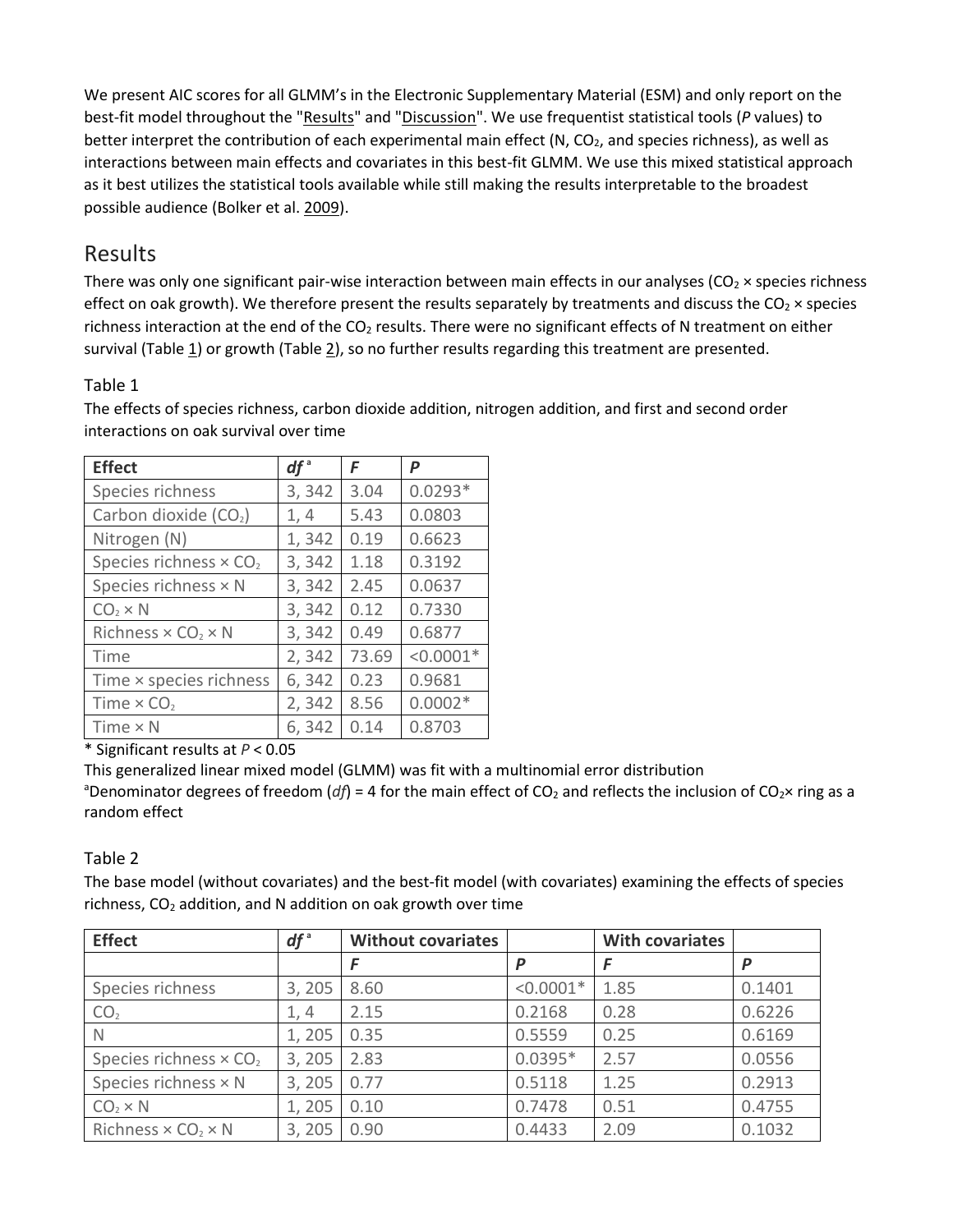| Time                          | 2, 205 | 39.98 | $< 0.0001*$ | 40.59 | $< 0.0001*$ |
|-------------------------------|--------|-------|-------------|-------|-------------|
| Time × species richness       | 6, 205 | 8.28  | $< 0.0001*$ | 7.98  | $< 0.0001*$ |
| Time $\times$ CO <sub>2</sub> | 2, 205 | 3.24  | $0.0412*$   | 2.82  | 0.0617      |
| Time $\times$ N               | 2, 205 | 0.52  | 0.5961      | 0.54  | 0.5808      |
| Nitrate                       | 1,205  |       |             | 69.45 | $< 0.0001*$ |
| Moisture                      | 1,205  |       | -           | 1.35  | 0.2468      |

#### \* Significant results at *P* < 0.05

<sup>a</sup>Denominator degrees of freedom are shown for the model including covariates. For the model not including covariates, denominator degrees of freedom for all effects other than  $CO<sub>2</sub> = 207$ . In both models, denominator  $df = 4$  for the main effect of CO<sub>2</sub> and reflects the inclusion of CO<sub>2</sub>× ring as a random effect

#### Species richness

The best main-effect predictor of both oak survival and growth was herbaceous species richness (Tables [1,](https://link.springer.com/article/10.1007%2Fs00442-012-2420-y#Tab1) [2,](https://link.springer.com/article/10.1007%2Fs00442-012-2420-y#Tab2) respectively). Oak survival was lowest (34 %) in the monoculture plots and highest (54 and 49 %) in the most species rich plots (9- and 16-species, respectively) (Fig. [1;](https://link.springer.com/article/10.1007%2Fs00442-012-2420-y#Fig1) Table [1\)](https://link.springer.com/article/10.1007%2Fs00442-012-2420-y#Tab1). These responses were evident within 8 months of planting the oaks (by June 2002) and did not change significantly between June 2002 and the harvest date in August 2004.



#### Fig. 1

Proportion of oaks surviving in one-, four-, nine-, and 16-species plots. *Bars*: mean ± standard error (SE) of the raw proportion survival measurement. Displayed results are averaged across sampling dates. Tukey tests for multiple comparisons between diversity levels were not possible using the generalized linear mixed model (GLMM) with a multinomial distribution in the SAS program; for this reason letters indicating significance between groups are not displayed

The surviving oak seedlings grew equally well across species richness levels during the first 8 months of the experiment, at which point seedlings in higher diversity treatments nearly stopped growing, while seedlings in single-species plots continued to grow (Table [2\)](https://link.springer.com/article/10.1007%2Fs00442-012-2420-y#Tab2). By the final sampling date, oak growth (measured as total aboveground biomass per plant) was more than fourfold greater in herbaceous monoculture plots than in high species richness plots (averaged across  $CO<sub>2</sub>$  treatments; Fig.  $2$ ).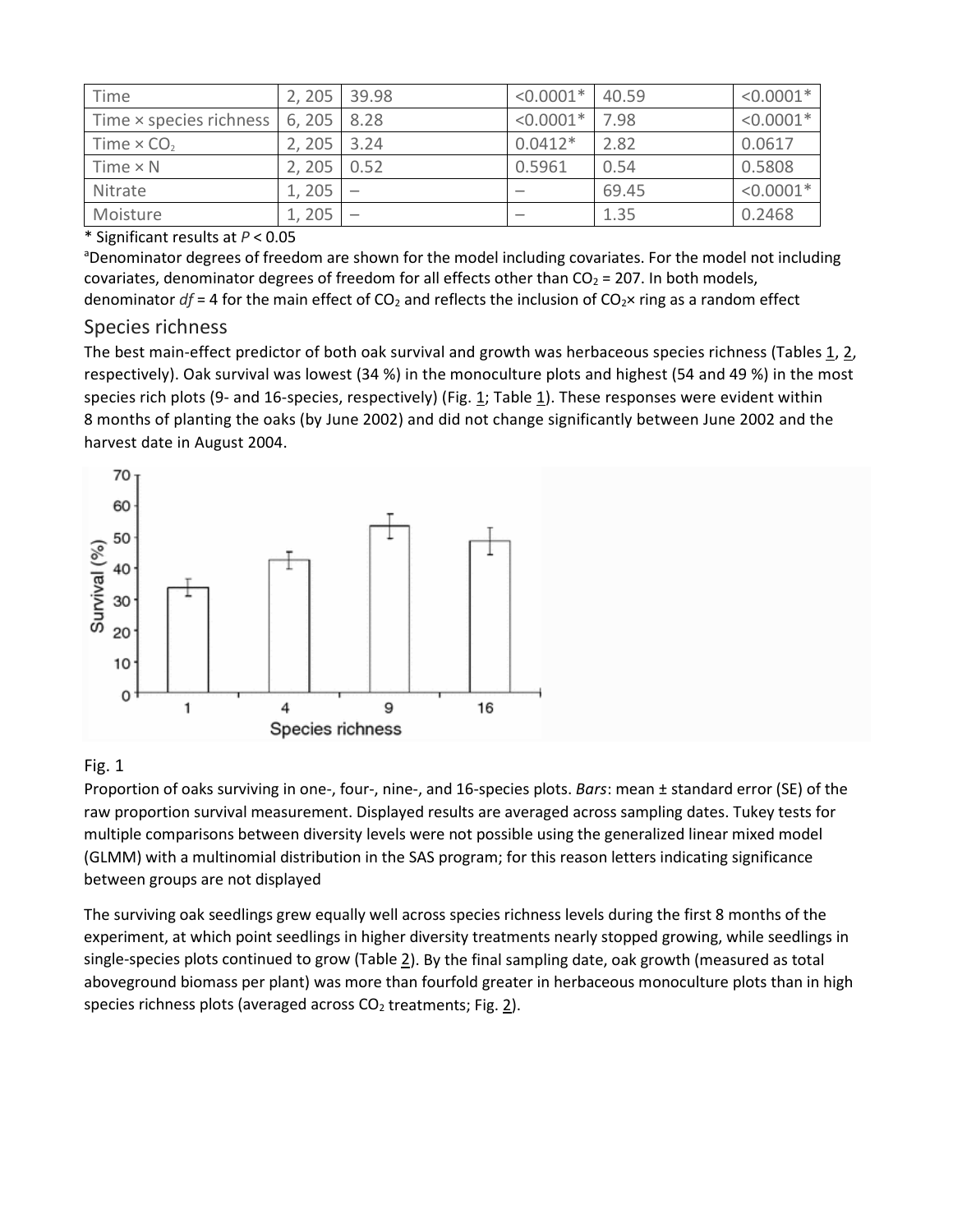

#### Fig. 2

Final aboveground biomass of oak seedlings in relation to planted species richness at two carbon dioxide (CO2) levels. Decreased oak growth due to herbaceous diversity was determined using Tukey–Kramer multiple comparisons and is denoted using *letters* (*a*vs. *b*). Due to significant interactions between CO<sub>2</sub> enrichment and species richness, differences in oak growth at different levels of CO<sub>2</sub> enrichment were also determined using Tukey–Kramer multiple comparisons and are denoted using *asterisks* (*double asterisks* vs. *asterisks*)

#### Elevated CO<sub>2</sub>

Atmospheric CO2 enrichment had an initial positive effect on oak survival in June 2002, but the strength of the effect was weak by August 2004, resulting in a significant  $CO<sub>2</sub>$  enrichment by time interaction on oak survival  $(F_{2,342} = 8.56, P = 0.0002)$  (Table [1;](https://link.springer.com/article/10.1007%2Fs00442-012-2420-y#Tab1) Fig. [3\)](https://link.springer.com/article/10.1007%2Fs00442-012-2420-y#Fig3). There were no interactions between CO<sub>2</sub> and any of the other main effects on oak survival.



#### Fig. 3

Oak survival at two CO2 levels, averaged over the three sampling dates. *Bars*: mean ± SE of the raw proportion survival measurement. Tukey tests for multiple comparisons between different levels of  $CO<sub>2</sub>$  and time were not possible using the GLMM with a multinomial distribution in the SAS program; for this reason letters indicating significance between groups are not displayed

 $CO<sub>2</sub>$  enrichment had no effect on oak growth rates averaged across sampling dates (Table  $2$ ). However, there was a significant CO<sub>2</sub> enrichment by time interaction ( $F_{2,205}$  = 3.24,  $P$  = 0.0412) because seedlings grown in  $CO<sub>2</sub>$  enriched plots grew less than in ambient plots in the latter part of the study (Table [2\)](https://link.springer.com/article/10.1007%2Fs00442-012-2420-y#Tab2). There was also a significant species richness  $\times$  CO<sub>2</sub>enrichment interaction, driven mostly by the significantly greater growth of oaks in herbaceous monoculture plots under ambient  $CO<sub>2</sub>$  conditions (Table [2;](https://link.springer.com/article/10.1007%2Fs00442-012-2420-y#Tab2) Fig. [2\)](https://link.springer.com/article/10.1007%2Fs00442-012-2420-y#Fig2). Further, the two-way interactions between species richness and time,  $CO<sub>2</sub>$  and time, and species richness and  $CO<sub>2</sub>$ indicate that the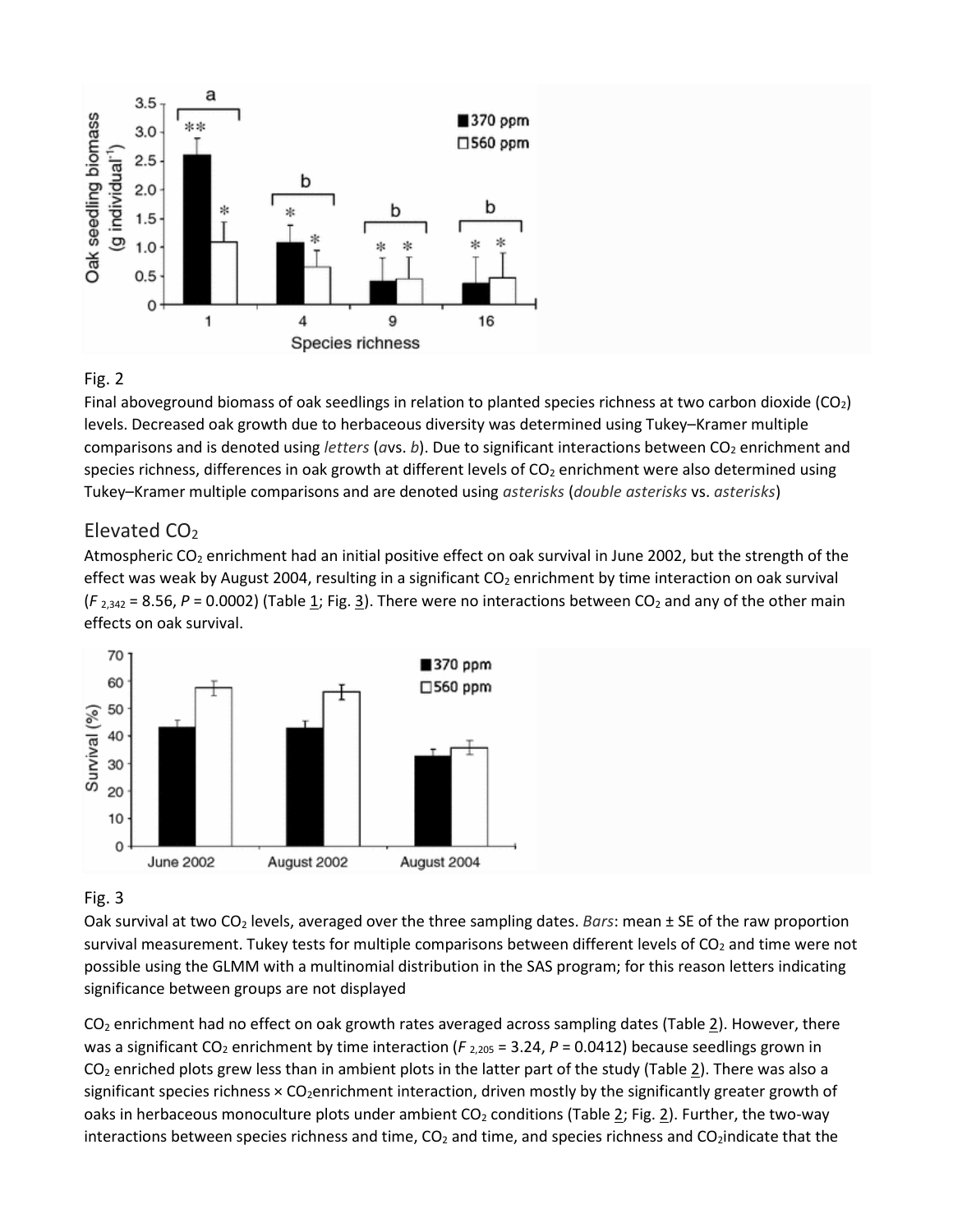significantly greater growth in the monoculture plots (one-species) by August 2004 was almost exclusively due to older oaks growing in ambient  $CO<sub>2</sub>$  conditions (Fig. [2\)](https://link.springer.com/article/10.1007%2Fs00442-012-2420-y#Fig2).

## Covariate models

### Oak survival

The best-fit and most parsimonious model for oak survival was the base model that included only the manipulated factors, with no covariates included (AIC = 18723.08; ESM 1). This finding indicates that none of the variables measured in the experiment either added additional explanatory power beyond that already included by species richness and CO<sub>2</sub> enrichment or better explain survival responses if these measures co-vary with treatments.

## Oak growth

The best-fit and most parsimonious model for oak growth included soil moisture and extractable soil nitrate as covariates (AIC = −742.6; ESM 1). Soil nitrate explained the largest amount of growth variance, and the combination of reduced soil moisture and reduced soil nitrate explained the reduced oak growth found in high diversity plots, enriched CO<sub>2</sub> plots, and the CO<sub>2</sub>  $\times$  time interaction (Table <u>2</u>).

## **Discussion**

Our results support the hypotheses that loss of plant diversity and atmospheric  $CO<sub>2</sub>$  enrichment influence woody encroachment into grassland ecosystems. Importantly, the CO<sub>2</sub> results and species richness results appear to describe opposing trends because the drivers are moving in opposite directions in the natural world (decreasing species richness and increasing  $CO<sub>2</sub>$ ). However, the mechanisms that underlie both patterns are very similar, with increased CO<sub>2</sub> and increased species richness both increasing herbaceous biomass which (1) increases belowground competition for resources and (2) increases facilitation of early plant survival under a more diverse plant canopy.

## Hypotheses 1 and 2: decreased herbaceous species diversity limits early oak survival but promotes oak growth later in development

Our findings demonstrate that herbaceous species diversity facilitates early oak seedling survival. We suggest that this diversity effect is due to the amelioration of plant stress under more diverse herbaceous canopies where temperature, humidity, and shallow soil moisture may be buffered by increased herbaceous cover. For the purposes of our experiment, we measured herbaceous biomass, and found that it did not directly explain a significant proportion of the growth response or the survival response (ESM 1). Although we did not measure the micro-climate variables directly related to facilitation in 2001–2004, we did measure some of them in 2010 in these same plots to better understand our results. This more recent work demonstrated that increasing herbaceous diversity slightly increased surface soil moisture (0–6 cm) in 16-species plots compared with onespecies plots and that higher diversity plots were, on average, 1.7 °C cooler than one-species plots. This interpretation (of amelioration of surface stress by higher diversity communities) is further corroborated by results from 2006 in BioCON, where during a dry summer, soil moisture at a depth of 0–17 cm was slightly higher in diverse plots than monocultures, whereas in deeper horizons, increasing diversity reduced soil moisture (Adair et al. [2011\)](https://link.springer.com/article/10.1007%2Fs00442-012-2420-y#CR2). Further work should be conducted in this area to show a direct causal relationship between micro-climate variables and plant facilitation at this site.

Positive facilitative relationships between aboveground cover and seedling survival have been documented in grasslands (Dickie et al. [2007\)](https://link.springer.com/article/10.1007%2Fs00442-012-2420-y#CR24), shrublands (Cuesta et al. [2010\)](https://link.springer.com/article/10.1007%2Fs00442-012-2420-y#CR20), and temperate forest gaps (Montgomery et al. [2010\)](https://link.springer.com/article/10.1007%2Fs00442-012-2420-y#CR39), although evidence for a relationship between herbaceous cover and shrub invasion in southwestern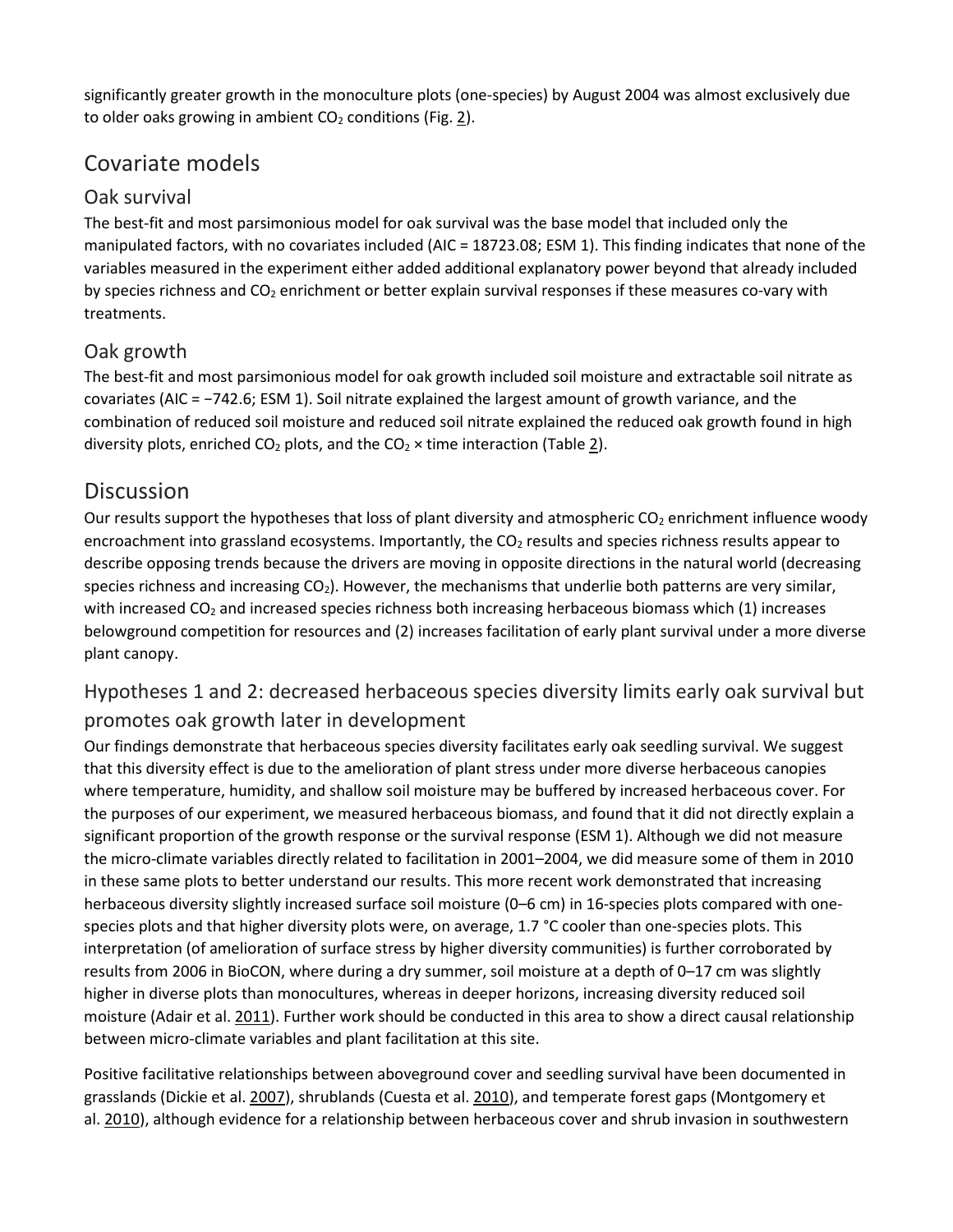arid grasslands of the USA is varied (Van Auken and Bush [1997;](https://link.springer.com/article/10.1007%2Fs00442-012-2420-y#CR61) Brown and Archer [1999;](https://link.springer.com/article/10.1007%2Fs00442-012-2420-y#CR12) Van Auken [2000\)](https://link.springer.com/article/10.1007%2Fs00442-012-2420-y#CR60). In those examples where herbaceous biomass has been found to increase seedling survival, aboveground cover protects small seedlings from some type of environmental severity (e.g., extreme temperatures, increased surface soil drying, and increased rates of evapotranspiration). Aboveground cover may be particularly important for smaller/younger seedlings, which tend to have less well-developed root systems and less nonstructural C reserves to survive short periods of stress (Niinemets [2010\)](https://link.springer.com/article/10.1007%2Fs00442-012-2420-y#CR41). As plants grow in size, their root systems become more developed, and they become less susceptible to short periods of extreme abiotic conditions. Indeed, we found a facilitative effect of herbaceous diversity for small oak survival, but following initial establishment, loss of plant diversity did not further decrease the survival of larger oak seedlings. We predict that this was likely because larger seedlings were less susceptible to environmental stressors.

Surviving oaks in low-diversity plots grew rapidly after the first year, which was due to a greater availability of soil N and soil moisture in the absence of strong competition from neighbors (Table [2\)](https://link.springer.com/article/10.1007%2Fs00442-012-2420-y#Tab2). Indeed, soil moisture is one of the most important factors determining regional range limits for woody species (Staver et al. [2011;](https://link.springer.com/article/10.1007%2Fs00442-012-2420-y#CR55) but see Brown and Archer [1999\)](https://link.springer.com/article/10.1007%2Fs00442-012-2420-y#CR12). In contrast, oaks in higher diversity plots grew very little after the first 8 months because of intense competition for soil resources from herbaceous plants (Table [2\)](https://link.springer.com/article/10.1007%2Fs00442-012-2420-y#Tab2). We propose that the increase in competition intensity with oak age is due to greater absolute resource requirements as oaks grow (and decreasing influence of resources from acorns; Ovington and MacRae [1960\)](https://link.springer.com/article/10.1007%2Fs00442-012-2420-y#CR42). Increased resource requirements as plants grow should result in increased growth limitations, which was evident for the oldest plants growing in the highest diversity plots. Soil N is the most limiting resource in grasslands at this field site (Tilman [1987\)](https://link.springer.com/article/10.1007%2Fs00442-012-2420-y#CR56), and limited availability of extractable soil nitrogen (nitrate) was the best covariate predictor of oak growth at each individual time point (Table [2\)](https://link.springer.com/article/10.1007%2Fs00442-012-2420-y#Tab2). This resulted in little difference in oak growth between diversity levels at the beginning of the study due to little need for N, but significantly less growth of oaks in highdiversity plots over time.

This fits well with evidence that herbaceous species richness is positively related to biomass production in grasslands (Tilman et al. [2001;](https://link.springer.com/article/10.1007%2Fs00442-012-2420-y#CR59) Reich et al. [2001a;](https://link.springer.com/article/10.1007%2Fs00442-012-2420-y#CR47) van Ruijven and Berendse [2003;](https://link.springer.com/article/10.1007%2Fs00442-012-2420-y#CR62) Roscher et al. [2005;](https://link.springer.com/article/10.1007%2Fs00442-012-2420-y#CR52) Isbell et al. [2011\)](https://link.springer.com/article/10.1007%2Fs00442-012-2420-y#CR30) and that this often leads to decreased availability of resources at higher levels of plant diversity (Tilman et al. [1997b;](https://link.springer.com/article/10.1007%2Fs00442-012-2420-y#CR58) Dijkstra et al. [2005;](https://link.springer.com/article/10.1007%2Fs00442-012-2420-y#CR25) Reich [2009\)](https://link.springer.com/article/10.1007%2Fs00442-012-2420-y#CR46). Further, work on woody encroachment patterns in the semi-arid southwestern USA demonstrates a similar pattern between woody growth limitation and belowground competition for resources. While woody growth does not appear to be significantly affected by aboveground or overall competition in these systems (usually attributed to grazing, not diversity; Brown and Archer [1989;](https://link.springer.com/article/10.1007%2Fs00442-012-2420-y#CR11) Van Auken and Bush [1997;](https://link.springer.com/article/10.1007%2Fs00442-012-2420-y#CR61) Brown and Archer [1999\)](https://link.springer.com/article/10.1007%2Fs00442-012-2420-y#CR12), there is strong evidence that woody seedlings compete heavily with herbaceous species for belowground resources (Van Auken and Bush [1997\)](https://link.springer.com/article/10.1007%2Fs00442-012-2420-y#CR61) and that this may affect woody encroachment patterns.

Hypotheses 3 and 4:  $CO<sub>2</sub>$  enrichment increases oak performance due to increased soil water availability and N deposition decreases oak performance due to increased herbaceous productivity and competition for other limiting resources Contrary to our original hypothesis, our data demonstrate that the effect of  $CO<sub>2</sub>$  enrichment on woody encroachment is not consistently positive, but instead also depends on oak ontogenetic stage. Atmospheric  $CO<sub>2</sub>$  enrichment had a positive effect on oak survival at the beginning of the study and a negative effect on growth of surviving oaks, especially at low levels of plant diversity. The positive effect of  $CO<sub>2</sub>$  enrichment on early oak survival may have been the result of higher herbaceous biomass in high CO<sub>2</sub> plots (12 % higher than in ambient CO<sub>2</sub> plots; Reich et al. [2001a\)](https://link.springer.com/article/10.1007%2Fs00442-012-2420-y#CR47) and amelioration of surface soil moisture in high CO<sub>2</sub> plots (Adair et al. [2011\)](https://link.springer.com/article/10.1007%2Fs00442-012-2420-y#CR2). Although there was no direct effect of herbaceous biomass on oak survival or growth (ESM 1), increased herbaceous cover in elevated  $CO<sub>2</sub>$  plots may have reduced abiotic stress for the germinating oak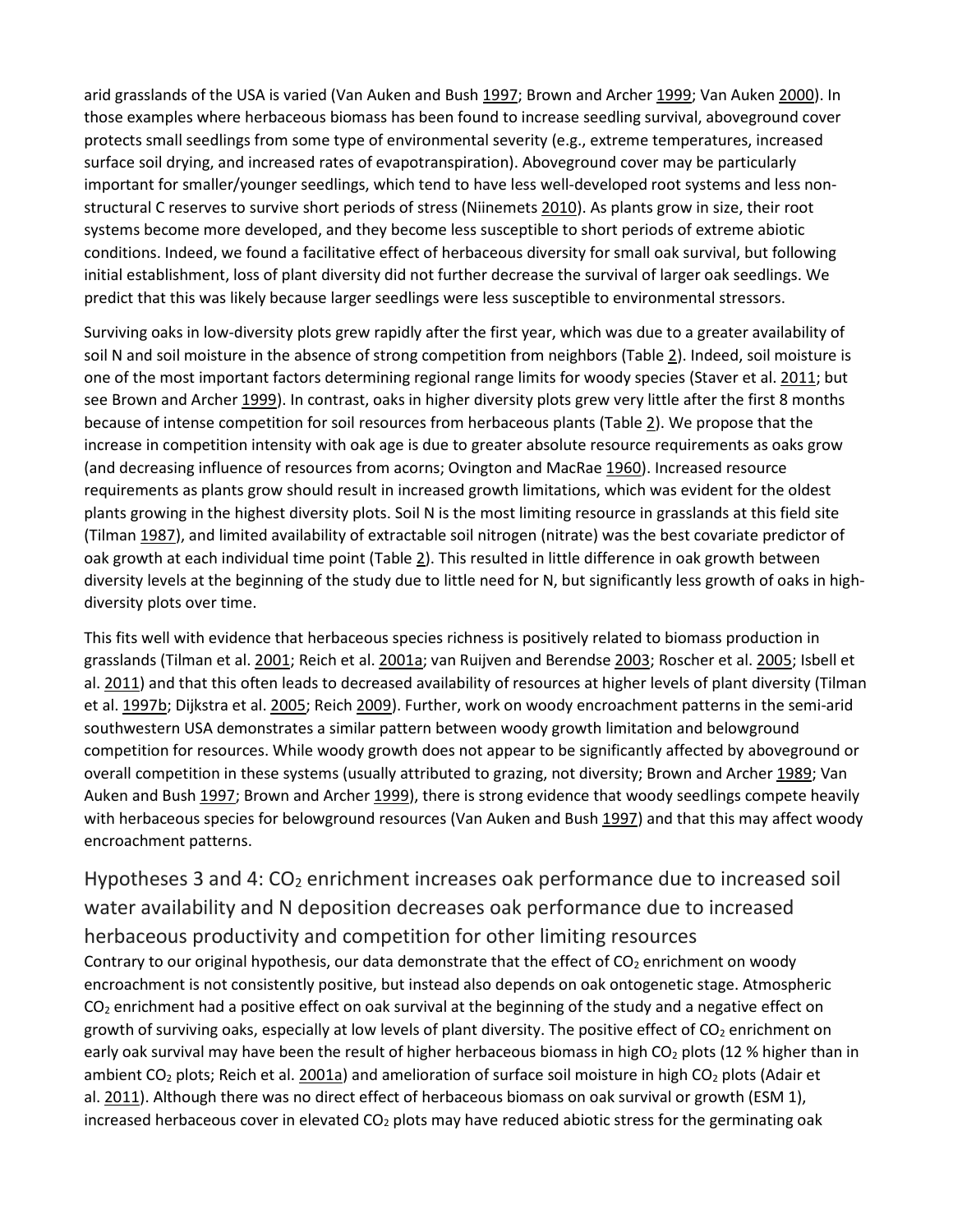acorns under the denser herbaceous canopy. This pattern also emerged early on in oak development when oaks were smaller and likely more vulnerable to abiotic stressors, such as heat and drought (Niinemets [2010\)](https://link.springer.com/article/10.1007%2Fs00442-012-2420-y#CR41).

Subsequently, the positive CO<sub>2</sub> effect for survival transitioned to competition for resources as the oaks grew.  $CO<sub>2</sub>$  enrichment decreased longer term oak growth rates because older seedlings in  $CO<sub>2</sub>$ -enriched plots experienced more intense competition for resources, which limited oak growth over time. The enhanced oak growth effect was most evident in ambient  $CO<sub>2</sub>$ –monoculture plots, where competition intensity was lowest due to low competition from both low herbaceous diversity and a lack of  $CO<sub>2</sub>$  fertilization (which in combination resulted in lower herbaceous biomass than in plots with higher diversity or elevated CO<sub>2</sub>).

The negative effect of  $CO<sub>2</sub>$  enrichment on oak growth is surprising and important in the context of recent work on the singular effect of CO<sub>2</sub> enrichment on woody encroachment (Bond and Midgley [2000;](https://link.springer.com/article/10.1007%2Fs00442-012-2420-y#CR10) Polley et al. [2003;](https://link.springer.com/article/10.1007%2Fs00442-012-2420-y#CR44) Davis et al. [2007;](https://link.springer.com/article/10.1007%2Fs00442-012-2420-y#CR23) Staver et al. [2011\)](https://link.springer.com/article/10.1007%2Fs00442-012-2420-y#CR55). These recent studies suggest that  $CO<sub>2</sub>$  enrichment should have positive effects on overall trends in woody encroachment (Davis et al. [2007\)](https://link.springer.com/article/10.1007%2Fs00442-012-2420-y#CR23) due to enhanced WUE (Polley et al. [2003\)](https://link.springer.com/article/10.1007%2Fs00442-012-2420-y#CR44) and subsequent access to limiting soil moisture (Staver et al. [2011\)](https://link.springer.com/article/10.1007%2Fs00442-012-2420-y#CR55), as well as to increased total C availability for woody species that need to invest large amounts of energy towards re-sprouting after fire (Bond and Midgley [2000\)](https://link.springer.com/article/10.1007%2Fs00442-012-2420-y#CR10). Our results suggest that as oaks encroach into grasslands, herbaceous species may respond quickly to increased  $CO_2$  enrichment and grow more due to the  $CO_2$  fertilization effect. When oaks arrive into higher biomass grasslands following increases in levels of atmospheric  $CO<sub>2</sub>$ , they may be more limited by competition from greater herbaceous biomass than they are facilitated by  $CO<sub>2</sub>$  enrichment (e.g., Davis et al. [2007\)](https://link.springer.com/article/10.1007%2Fs00442-012-2420-y#CR23). We predict that while possibly this has strong implications for how we interpret future trends of woody encroachment in grasslands, past trends in woody encroachment may have been more strongly controlled by increasing levels of atmospheric  $CO<sub>2</sub>$  due to the greater response potential at lower levels of CO2 (Kgope et al. [2009\)](https://link.springer.com/article/10.1007%2Fs00442-012-2420-y#CR33).

Also contrary to our original hypothesis, N addition had no detectable effect on oak survival or growth over time. The reason for this is unclear, but may be in part due to the lower concentrations of N applied compared with similar studies at this site (Davis et al. [1999\)](https://link.springer.com/article/10.1007%2Fs00442-012-2420-y#CR22) and the impact of these on the multiple resource factors that are important (light, water, and N). For example, the BioCON N addition strongly increased soil N pools, but also increased competition for those pools (Reich et al. [2001a;](https://link.springer.com/article/10.1007%2Fs00442-012-2420-y#CR47) Reich [2009\)](https://link.springer.com/article/10.1007%2Fs00442-012-2420-y#CR46), while also slightly decreasing soil water supply (Reich [2009;](https://link.springer.com/article/10.1007%2Fs00442-012-2420-y#CR46) Adair et al. [2011\)](https://link.springer.com/article/10.1007%2Fs00442-012-2420-y#CR2) and increasing light transmission (through a compositional shift towards vertical grasses; Reich [2009\)](https://link.springer.com/article/10.1007%2Fs00442-012-2420-y#CR46). It is possible that in terms of impacts on oak performance, increased root competition (Davis et al. [1998,](https://link.springer.com/article/10.1007%2Fs00442-012-2420-y#CR21) [1999;](https://link.springer.com/article/10.1007%2Fs00442-012-2420-y#CR22) Reich [2009\)](https://link.springer.com/article/10.1007%2Fs00442-012-2420-y#CR46) and lower soil water content (Reich [2009;](https://link.springer.com/article/10.1007%2Fs00442-012-2420-y#CR46) Adair et al. [2011\)](https://link.springer.com/article/10.1007%2Fs00442-012-2420-y#CR2) offset possible positive impacts of greater soil N pools and higher light availability (Reich [2009\)](https://link.springer.com/article/10.1007%2Fs00442-012-2420-y#CR46).

#### Synthesis

Woody encroachment into grassland communities is a widespread phenomenon that drives changes in community and ecosystem-level processes. Our findings demonstrate that the simultaneous loss of herbaceous plant diversity and increasing atmospheric CO<sub>2</sub> concentrations associated with global environmental change will affect oak encroachment into grasslands. Due to the divergent trajectories of species richness and atmospheric  $CO<sub>2</sub>$  concentrations (decreasing species richness and increasing  $CO<sub>2</sub>$  concentrations), these results indicate that woody encroachment will be affected in divergent ways and that those divergent effects will themselves vary depending upon the oak life stage and process in question.

In this experiment, survival was 15–20 % lower in herbaceous monoculture than in high-diversity plots. Thus, if local plant diversity is driven to a low level, oak establishment may become increasingly rare. However, atmospheric CO<sub>2</sub> enrichment may counteract this trend; in our experiment, a CO<sub>2</sub> doubling buffered the survival reduction in low-diversity plots and increased initial oak survival by approximately 14 %. The magnitude of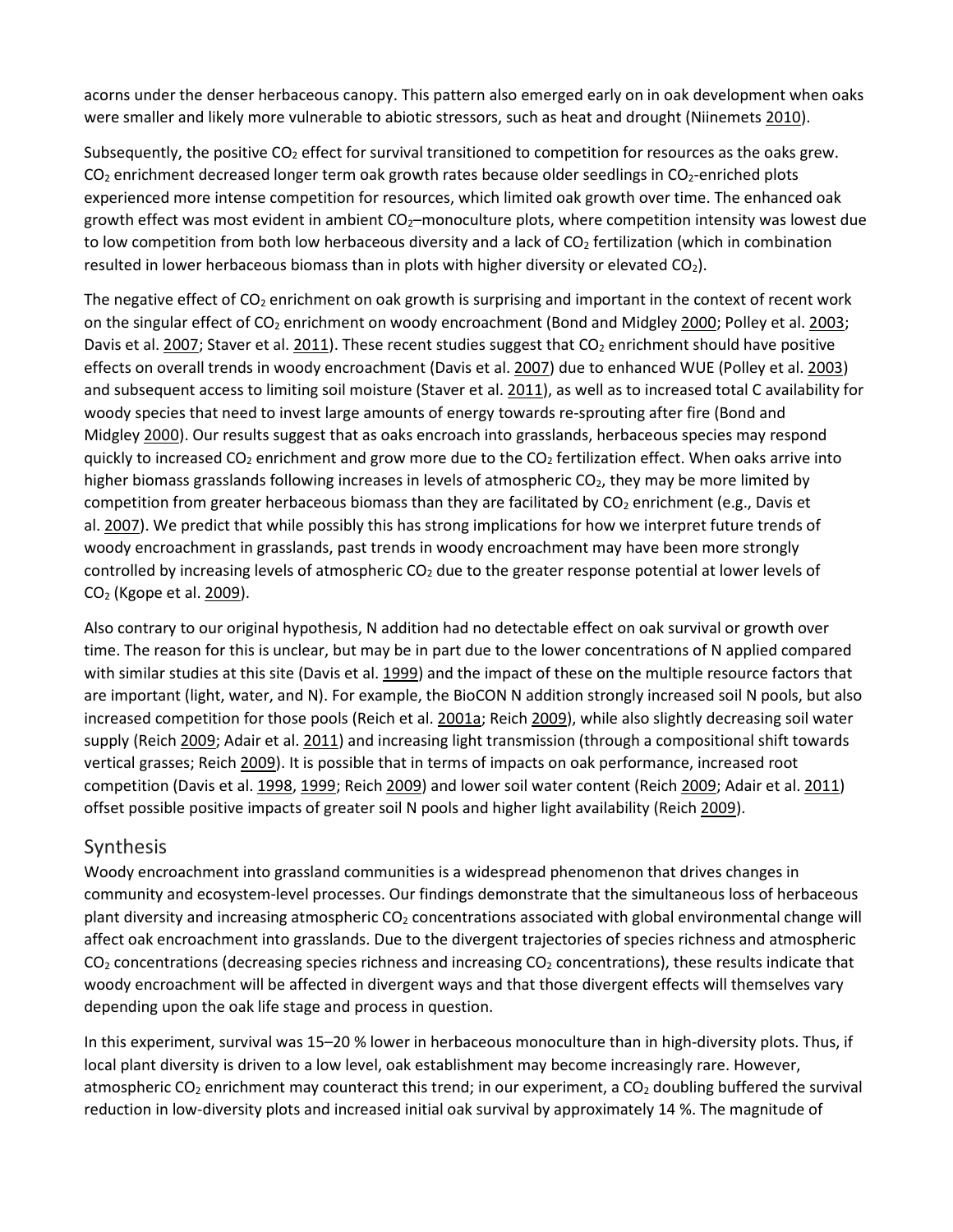species loss paired with the degree of atmospheric  $CO<sub>2</sub>$  enrichment will determine the actual outcome of these trends for early oak establishment.

For oaks that establish, however, decreased plant diversity may prove beneficial. We found that surviving oaks grew twice as much in one-species plots than they did in 16-species plots. Oak growth was only modestly counteracted by a  $CO<sub>2</sub>$  doubling (17 % growth reduction in lower diversity plots). Further, the actual conversion of these grasslands into closed canopy forests will depend heavily on oak growth: past research has shown that woody encroachment rates are strongly controlled by the ability of oaks to grow into larger size classes and eventually escape from under the herbaceous canopy (Bond and Midgley [2000\)](https://link.springer.com/article/10.1007%2Fs00442-012-2420-y#CR10). The strong growth advantage of oaks growing in lower diversity plots, regardless of  $CO<sub>2</sub>$  concentrations, suggests that loss of species richness may have an overall positive effect on woody encroachment in lower diversity grassland patches.

In a broader theoretical context, our findings support the notion that both competition and facilitation are operating in these plant communities. Young plants are particularly sensitive to severe environmental conditions and thus benefit from the facilitative effects of higher total community biomass, which can ameliorate harsh environmental conditions. As plants grow and become less susceptible to environmental stress in terms of survival, however, the positive effects of facilitation diminish and resource competition becomes a stronger determinant of plant growth and, hence, longer term plant performance. Thus, overall community composition in these grasslands may be structured by a balance that promotes the establishment of colonizers in areas of high plant diversity through facilitation, but this higher diversity later limits overall growth through increased interspecific competition.

## Acknowledgments

This research was supported by the Department of Energy Program for Ecological Research Grant DE-FG02- 96ER62291, the National Science Foundation Long-term Ecological Research Grant DEB-0080382, the NSF Longterm Research in Environmental Biology DEB-0716587, the University of Minnesota, the University of Wisconsin–Milwaukee (UWM) AOP program, the UWM Department of Biological Sciences, and the NSF Graduate Research Fellowship Program. IAD was additionally supported by the New Zealand Ministry of Science and Innovation (Ecosystem Resilience OBI). We thank Sarah Christman and all other Cedar Creek interns for field assistance, and Joe Mascaro and Ramesh Laungani for helpful comments during the writing process. The authors declare that they have no conflict of interest and that all experiments were conducted in compliance with U.S. law.

## References

- Abrams PA (1995) Monotonic or unimodal diversity-productivity gradients: what does competition theory predict? Ecology 76:2019–2027
- Adair CE, Reich PB, Trost JJ, Hobbie SE (2011) Elevated CO<sub>2</sub> stimulates grassland soil respiration by increasing carbon inputs rather than by enhancing soil moisture. Glob Change Biol 17:3546–3563
- Adler PB, Seabloom EW, Borer ET, Hillebrand H, Hautier Y, Hector A, Harpole WS, O'halloran LR, Grace JB, Anderson TM, Bakker JD, Biederman LA, Brown CS, Buckley YM, Calabrese LB, Chu C-J, Cleland EE, Collins SL, Cottingham KL, Crawley MJ, Damschen EI, Davies KF, Decrappeo NM, Fay PA, Firn J, Frater P, Gasarch EI, Gruner DS, Hagenah N, Hille Ris Lambers J, Humphries H, Jin VL, Kay AD, Kirkman KP, Klein JA, Knops JMH, La Pierre KJ, Lambrinos JG, Li W, Macdougall AS, Mcculley RL, Melbourne BA, Mitchell CE, Moore JL, Morgan JW, Mortensen B, Orrock JL, Prober SM, Pyke DA, Risch AC, Schuetz M, Smith MD, Stevens CJ, Sullivan LL, Wang G, Wragg PD, Wright JP, Yang LH (2011) Productivity is a poor predictor of plant species richness. Science 333:1750-1753. doi: [10.1126/science.1204498](https://doi.org/10.1126/science.1204498)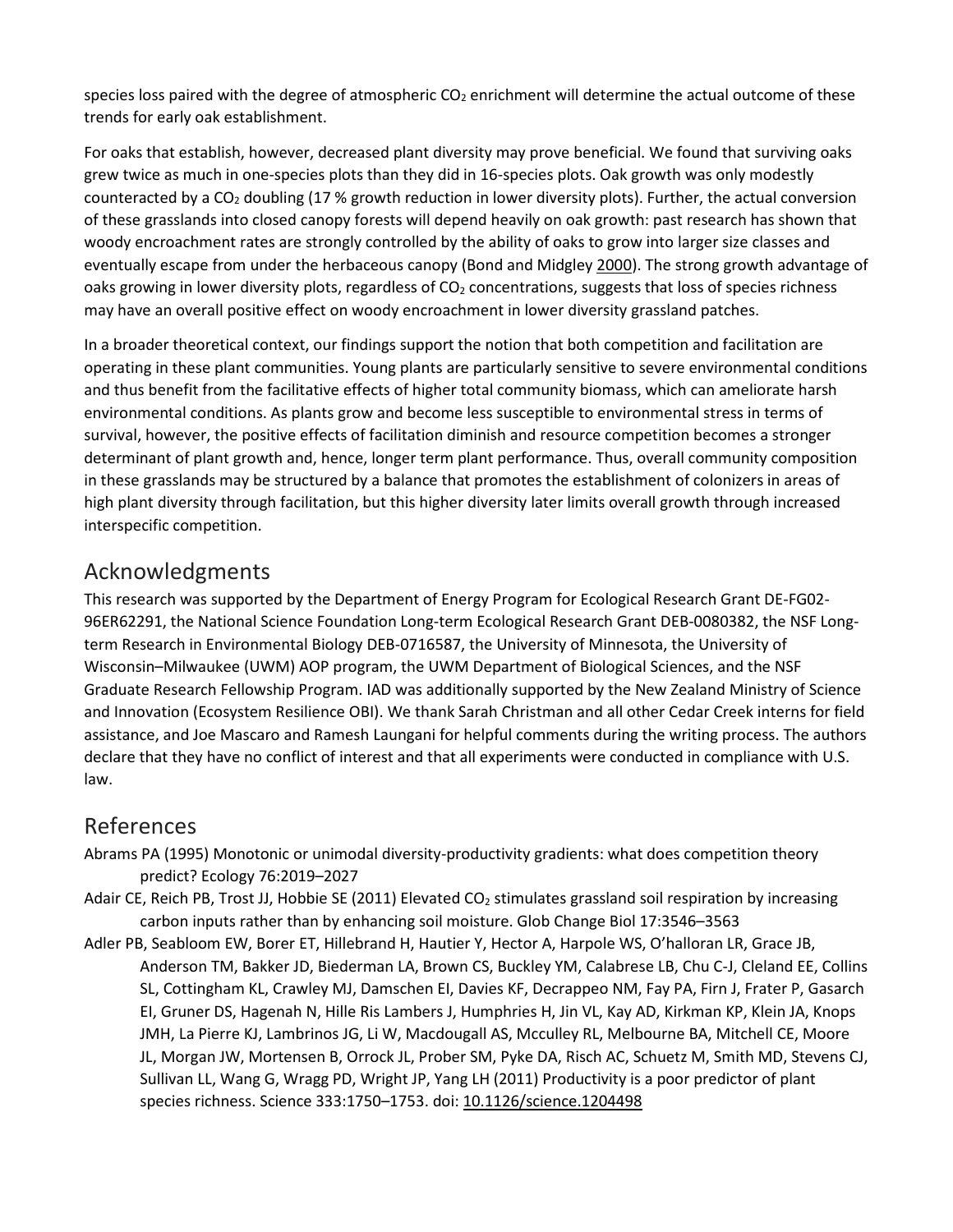- Archer S (1989) Have southern Texas savannas been converted to woodlands in recent history? Am Nat 134:545–561
- Archer S, Schimel D, Holland E (1995) Mechanisms of shrubland expansion: land use, climate or CO<sub>2</sub>? Climatic Change 29:91–99
- Barger NN, Archer SR, Campbell JL, Huang C-Y, Morton JA, Knapp AK (2011) Woody plant proliferation in North American drylands: a synthesis of impacts on ecosystem carbon balance. J Geophys Res 116:G00K07. doi: [10.1029/2010JG001506](https://doi.org/10.1029/2010JG001506)
- Bengtsson J, Engelhardt K, Giller P, Hobbie S, Lawrence D, Levine J, Vila M, Wolters V (2002) Slippin' and slidin' between the scales: the scaling components of biodiversity–ecosystem functioning relations. In: Loreau M, Naeem S, Inchausti P (eds) Biodiversity and ecosystem functioning synthesis and perspectives. Oxford University Press, New York, pp 209–220
- Bertness M, Callaway R (1994) Positive interactions in communities. Trends Ecol Evol 9:191–193
- Bolker B, Brooks M, Clark C, Geange S, Poulsen J, Stevens M, White J (2009) Generalized linear mixed models: a practical guide for ecology and evolution. Trends Ecol Evol 24:127–135
- Bond WJ, Midgley GF (2000) A proposed CO<sub>2</sub>-controlled mechanism of woody plant invasion in grasslands and savannas. Glob Change Biol 6:865–869
- Brown J, Archer S (1989) Woody plant invasion of grasslands: establishment of honey mesquite (*Prosopis glandulosa* var. *glandulosa*) on sites differing in herbaceous biomass and grazing history. Oecologia 80:19–26
- Brown J, Archer S (1999) Shrub invasion of grassland: recruitment is continuous and not regulated by herbaceous biomass or density. Ecology 80:2385–2396
- Bruno J, Stachowicz J, Bertness M (2003) Inclusion of facilitation into ecological theory. Trends Ecol Evol 18:119– 125
- Bulleri F, Bruno J, Benedetti-Cecchi L (2008) Beyond competition: incorporating positive interactions between species to predict ecosystem invasibility. PLoS Biol 6:e162
- Bustamente-Sanchez MA, Armesto JJ, Halpern CB (2011) Biotic and abiotic controls on tree colonization in three early successional communities of Chiloé Island, Chile. J Ecol 99(1):228–299
- Callaway R (1995) Positive interactions among plants. Bot Rev 61:306–349
- Callaway R, Walker L (1997) Competition and facilitation: a synthetic approach to interactions in plant communities. Ecology 78:1958–1965
- Chase JM, Ryberg WA (2004) Connectivity, scale-dependence, and the productivity-diversity relationship. Ecol Lett 7:676–683. doi: [10.1111/j.1461-0248.2004.00622.x](https://doi.org/10.1111/j.1461-0248.2004.00622.x)
- Classen A, Norby R, Campany C, Sides K (2010) Climate change alters seedling emergence and establishment in an old-field ecosystem. PLoS One e13476:1–8
- Cuesta B, Villar-Salvador P, Puértolas J, Rey Benayas JM, Michalet R (2010) Facilitation of *Quercus ilex* in Mediterranean shrubland is explained by both direct and indirect interactions mediated by herbs. J Ecol 98:687–696. doi: [10.1111/j.1365-2745.2010.01655.x](https://doi.org/10.1111/j.1365-2745.2010.01655.x)
- Davis M, Wrage K, Reich P (1998) Competition between tree seedlings and herbaceous vegetation: support for a theory of resource supply and demand. J Ecol 86:652–661
- Davis M, Wrage K, Reich P, Tjoelker M, Schaeffer T, Muermann C (1999) Survival, growth, and photosynthesis of tree seedlings competing with herbaceous vegetation along a water-light-nitrogen gradient. Plant Ecol 145:341–350
- Davis MA, Reich PB, Knoll MJB, Dooley L, Hundtoft M, Attleson I (2007) Elevated atmospheric CO<sub>2</sub>: a nurse plant substitute for oak seedlings establishing in old fields. Glob Change Biol 13:2308–2316. doi: [10.1111/j.1365-2486.2007.01444.x](https://doi.org/10.1111/j.1365-2486.2007.01444.x)
- Dickie IA, Schnitzer SA, Reich PB, Hobbie SE (2007) Is oak establishment in old-fields and savanna openings context dependent? J Ecol 95:309–320. doi: [10.1111/j.1365-2745.2006.01202.x](https://doi.org/10.1111/j.1365-2745.2006.01202.x)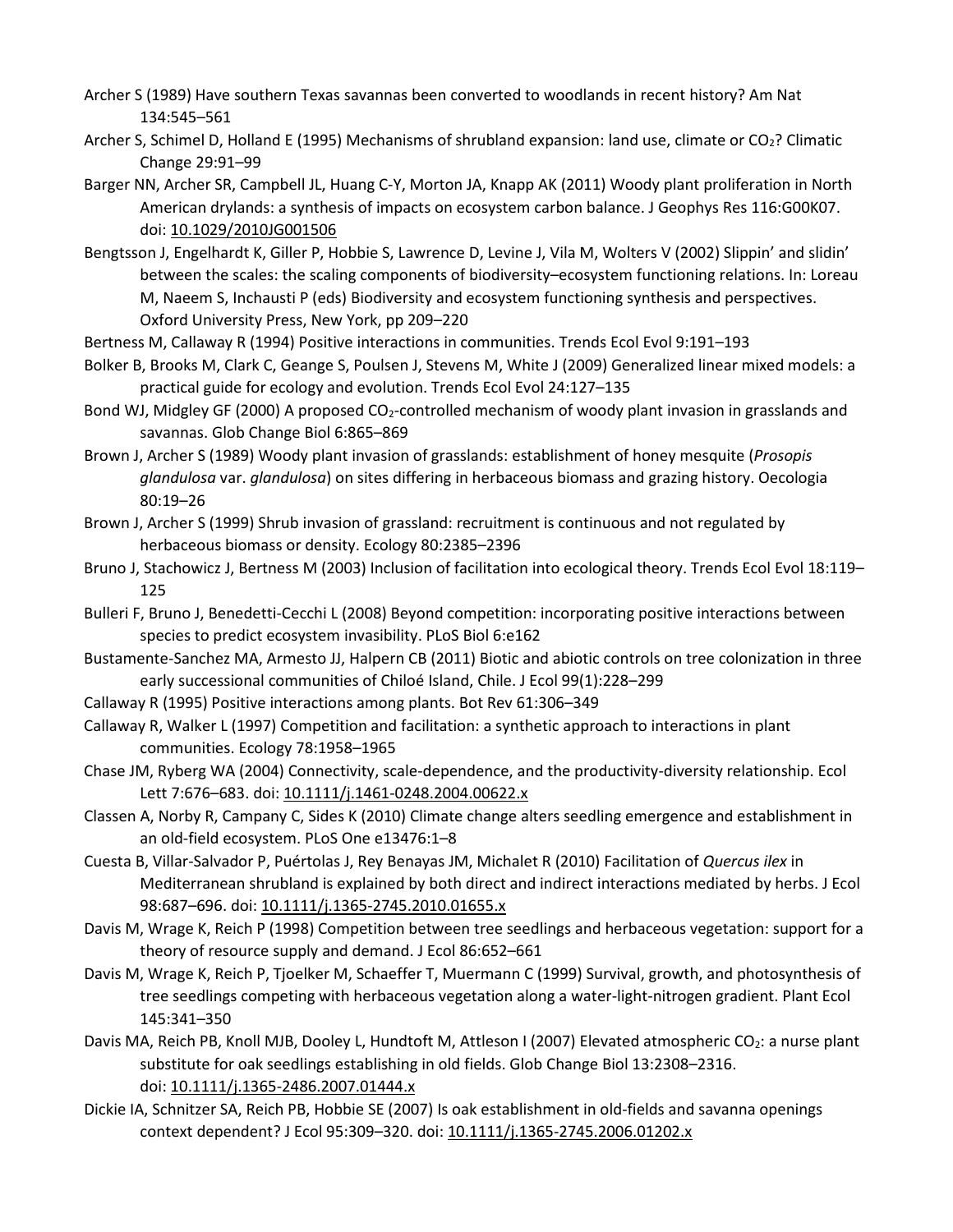- Dijkstra F, Hobbie S, Reich P, Knops J (2005) Divergent effects of elevated CO<sub>2</sub>, N fertilization, and plant diversity on soil C and N dynamics in a grassland field experiment. Plant Soil 272:41–52
- Fargione JE, Tilman D (2005) Diversity decreases invasion via both sampling and complementarity effects. Ecol Lett 8:604-611. doi: [10.1111/j.1461-0248.2005.00753.x](https://doi.org/10.1111/j.1461-0248.2005.00753.x)
- Farrer EC, Goldberg DE (2011) Patterns and mechanisms of conspecific and heterospecific interactions in a dry perennial grassland. J Ecol 99(1):265–276
- Fensham R, Fairfax R, Archer S (2005) Rainfall, land use and woody vegetation cover change in semi-arid Australian savanna. Ecology 93:596–606
- Hoekstra JM, Boucher TM, Ricketts TH, Roberts C (2004) Confronting a biome crisis: global disparities of habitat loss and protection. Ecol Lett 8:23–29. doi: [10.1111/j.1461-0248.2004.00686.x](https://doi.org/10.1111/j.1461-0248.2004.00686.x)
- Isbell F, Calcagno V, Hector A, Connolly J, Harpole WS, Reich PB, Scherer-Lorenzen M, Schmid B, Tilman D, Van Ruijven J, Weigelt A, Wilsey BJ, Zavaleta ES, Loreau M (2011) High plant diversity is needed to maintain ecosystem services. Nature 477:199–202. doi: [10.1038/nature10282](https://doi.org/10.1038/nature10282)
- Jackson R, Banner J, Jobbágy E, Pockman W, Wall D (2002) Ecosystem carbon loss with woody plant invasion of grasslands. Nature 418:623–626
- Kennedy T, Naeem S, Howe K, Knops J, Tilman D, Reich P (2002) Biodiversity as a barrier to ecological invasion. Nature 417:636–638
- Kgope BS, Bond WJ, Midgley GF (2009) Growth responses of African savanna trees implicate atmospheric [CO<sub>2</sub>] as a driver of past and current changes in savanna tree cover. Aust Ecol 35:451–463. doi: [10.1111/j.1442-9993.2009.02046.x](https://doi.org/10.1111/j.1442-9993.2009.02046.x)
- Knapp AK, Briggs JM, Collins SL, Archer SR, Bret-Harte MS, Ewers BE, Peters DP, Young DR, Shaver GR, Pendall E, Cleary MB (2008) Shrub encroachment in North American grasslands: shifts in growth form dominance rapidly alters control of ecosystem carbon inputs. Glob Change Biol 14:615-623. doi: [10.1111/j.1365-](https://doi.org/10.1111/j.1365-2486.2007.01512.x) [2486.2007.01512.x](https://doi.org/10.1111/j.1365-2486.2007.01512.x)
- Knops JMH (2006) Fire does not alter vegetation in infertile prairie. Oecologia 150:477–483. doi: [10.1007/s00442-006-0535-8](https://doi.org/10.1007/s00442-006-0535-8)
- McCulley R, Archer S, Boutton T, Hons F, Zuberer D (2004) Soil respiration and nutrient cycling in wooded communities developing in grassland. Ecology 85:2804–2817
- McKinley D, Blair J (2008) Woody plant encroachment by *Juniperus virginiana* in a mesic native grassland promotes rapid carbon and nitrogen accrual. Ecosystems 11(3):454–468. doi: [10.1007/s10021-008-](https://doi.org/10.1007/s10021-008-9133-4) [9133-4](https://doi.org/10.1007/s10021-008-9133-4)
- Miriti MN (2006) Ontogenetic shift from facilitation to competition in a desert shrub. J Ecol 94:973–979. doi: [10.1111/j.1365-2745.2006.01138.x](https://doi.org/10.1111/j.1365-2745.2006.01138.x)
- Montgomery RA, Reich PB, Palik BJ (2010) Untangling positive and negative biotic interactions: views from above and below ground in a forest ecosystem. Ecology 91:3641–3655
- Naeem S, Knops J, Tilman D, Howe K, Kennedy T, Gale S (2000) Plant diversity increases resistance to invasion in the absence of covarying extrinsic factors. Oikos:91:97–108
- Niinemets à (2010) Responses of forest trees to single and multiple environmental stresses from seedlings to mature plants: past stress history, stress interactions, tolerance and acclimation. For Ecol Manage 260:1623–1639. doi: [10.1016/j.foreco.2010.07.054](https://doi.org/10.1016/j.foreco.2010.07.054)
- Ovington J, MacRae C (1960) The growth of seedlings of *Quercus petraea*. J Ecol 48:549–555
- Peterson D, Reich P (2001) Prescribed fire in oak savanna: fire frequency effects on stand structure and dynamics. Ecol Appl 11:914–927
- Polley WH, Johnson H, Tischler C (2003) Woody invasion of grasslands: evidence that CO<sub>2</sub> enrichment indirectly promotes establishment of *Prosopis glandulosa*. Plant Ecol 164:85–94
- Post W, Emanuel W, Zinke P, Stangenberger A (1982) Soil carbon pools and world life zones. Nature 298:156– 159